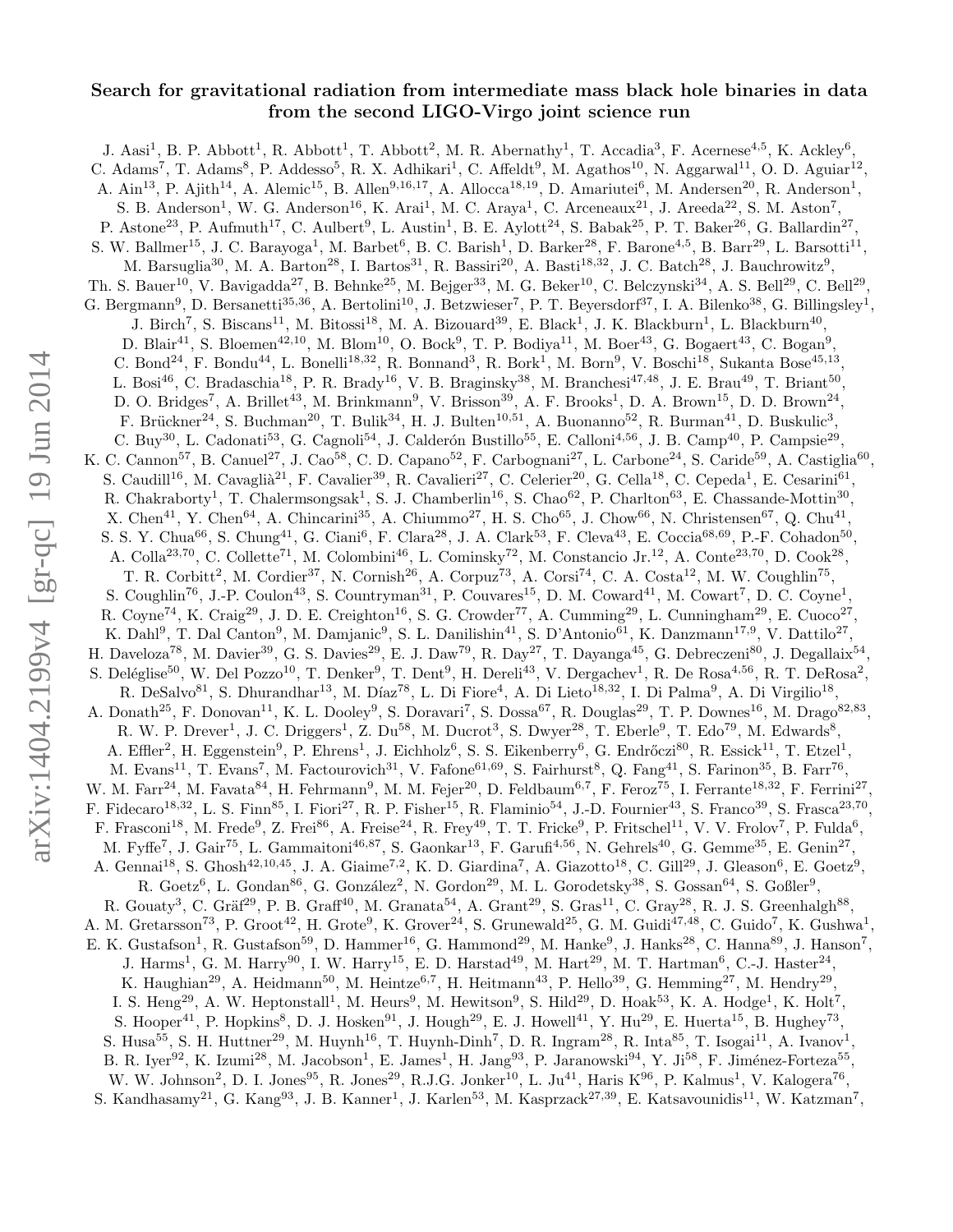H. Kaufer<sup>17</sup>, K. Kawabe<sup>28</sup>, F. Kawazoe<sup>9</sup>, F. Kéfélian<sup>43</sup>, G. M. Keiser<sup>20</sup>, D. Keitel<sup>9</sup>, D. B. Kelley<sup>15</sup>, W. Kells<sup>1</sup>, A. Khalaidovski<sup>9</sup>, F. Y. Khalili<sup>38</sup>, E. A. Khazanov<sup>97</sup>, C. Kim<sup>98,93</sup>, K. Kim<sup>99</sup>, N. G. Kim<sup>93</sup>, N. Kim<sup>20</sup>, Y.-M. Kim<sup>65</sup>, E. J. King<sup>91</sup>, P. J. King<sup>1</sup>, D. L. Kinzel<sup>7</sup>, J. S. Kissel<sup>28</sup>, S. Klimenko<sup>6</sup>, J. Kline<sup>16</sup>, S. Koehlenbeck<sup>9</sup>, K. Kokeyama<sup>2</sup>, V. Kondrashov<sup>1</sup>, S. Koranda<sup>16</sup>, W. Z. Korth<sup>1</sup>, I. Kowalska<sup>34</sup>, D. B. Kozak<sup>1</sup>, A. Kremin<sup>77</sup>, V. Kringel<sup>9</sup>, B. Krishnan<sup>9</sup>, A. Królak<sup>100,101</sup>, G. Kuehn<sup>9</sup>, A. Kumar<sup>102</sup>, P. Kumar<sup>15</sup>, R. Kumar<sup>29</sup>, L. Kuo<sup>62</sup>, A. Kutynia<sup>101</sup>, P. Kwee<sup>11</sup>, M. Landry<sup>28</sup>, B. Lantz<sup>20</sup>, S. Larson<sup>76</sup>, P. D. Lasky<sup>103</sup>, C. Lawrie<sup>29</sup>, A. Lazzarini<sup>1</sup>, C. Lazzaro<sup>104</sup>, P. Leaci<sup>25</sup>, S. Leavey<sup>29</sup>, E. O. Lebigot<sup>58</sup>, C.-H. Lee<sup>65</sup>, H. K. Lee<sup>99</sup>, H. M. Lee<sup>98</sup>, J. Lee<sup>11</sup>, M. Leonardi<sup>82,83</sup>, J. R. Leong<sup>9</sup>, A. Le Roux<sup>7</sup>, N. Leroy<sup>39</sup>, N. Letendre<sup>3</sup>, Y. Levin<sup>105</sup>, B. Levine<sup>28</sup>, J. Lewis<sup>1</sup>, T. G. F. Li<sup>10,1</sup>, K. Libbrecht<sup>1</sup>, A. Libson<sup>11</sup>, A. C. Lin<sup>20</sup>, T. B. Littenberg<sup>76</sup>, V. Litvine<sup>1</sup>, N. A. Lockerbie<sup>106</sup>, V. Lockett<sup>22</sup>, D. Lodhia<sup>24</sup>, K. Loew<sup>73</sup>, J. Logue<sup>29</sup>, A. L. Lombardi<sup>53</sup>, M. Lorenzini<sup>61,69</sup>, V. Loriette<sup>107</sup>, M. Lormand<sup>7</sup>, G. Losurdo<sup>47</sup>, J. Lough<sup>15</sup>, M. J. Lubinski<sup>28</sup>, H. Lück<sup>17,9</sup>, E. Luijten<sup>76</sup>, A. P. Lundgren<sup>9</sup>, R. Lynch<sup>11</sup>, Y. Ma<sup>41</sup>, J. Macarthur<sup>29</sup>, E. P. Macdonald<sup>8</sup>, T. MacDonald<sup>20</sup>, B. Machenschalk<sup>9</sup>, M. MacInnis<sup>11</sup>, D. M. Macleod<sup>2</sup>, F. Magana-Sandoval<sup>15</sup>, M. Mageswaran<sup>1</sup>, C. Maglione<sup>108</sup>, K. Mailand<sup>1</sup>, E. Majorana<sup>23</sup>, I. Maksimovic<sup>107</sup>, V. Malvezzi<sup>61,69</sup>, N. Man<sup>43</sup>, G. M. Manca<sup>9</sup>, I. Mandel<sup>24</sup>, V. Mandic<sup>77</sup>, V. Mangano<sup>23,70</sup>, N. Mangini<sup>53</sup>, M. Mantovani<sup>18</sup>, F. Marchesoni<sup>46,109</sup>, F. Marion<sup>3</sup>, S. Márka<sup>31</sup>, Z. Márka<sup>31</sup>, A. Markosyan<sup>20</sup>, E. Maros<sup>1</sup>, J. Marque<sup>27</sup>, F. Martelli<sup>47,48</sup>, I. W. Martin<sup>29</sup>, R. M. Martin<sup>6</sup>, L. Martinelli<sup>43</sup>, D. Martynov<sup>1</sup>, J. N. Marx<sup>1</sup>, K. Mason<sup>11</sup>, A. Masserot<sup>3</sup>, T. J. Massinger<sup>15</sup>, F. Matichard<sup>11</sup>, L. Matone<sup>31</sup>, R. A. Matzner<sup>110</sup>, N. Mavalvala<sup>11</sup>, N. Mazumder<sup>96</sup>, G. Mazzolo<sup>17,9</sup>, R. McCarthy<sup>28</sup>, D. E. McClelland<sup>66</sup>, S. C. McGuire<sup>111</sup>, G. McIntyre<sup>1</sup>, J. McIver<sup>53</sup>, K. McLin<sup>72</sup>, D. Meacher<sup>43</sup>, G. D. Meadors<sup>59</sup>, M. Mehmet<sup>9</sup>, J. Meidam<sup>10</sup>, M. Meinders<sup>17</sup>, A. Melatos<sup>103</sup>, G. Mendell<sup>28</sup>, R. A. Mercer<sup>16</sup>, S. Meshkov<sup>1</sup>, C. Messenger<sup>29</sup>, P. Meyers<sup>77</sup>, H. Miao<sup>64</sup>, C. Michel<sup>54</sup>, E. E. Mikhailov<sup>112</sup>, L. Milano<sup>4,56</sup>, S. Milde<sup>25</sup> , J. Miller<sup>11</sup>, Y. Minenkov<sup>61</sup>, C. M. F. Mingarelli<sup>24</sup>, C. Mishra<sup>96</sup>, S. Mitra<sup>13</sup>, V. P. Mitrofanov<sup>38</sup>, G. Mitselmakher<sup>6</sup>, R. Mittleman<sup>11</sup>, B. Moe<sup>16</sup>, P. Moesta<sup>64</sup>, A. Moggi<sup>18</sup>, M. Mohan<sup>27</sup>, S. R. P. Mohapatra<sup>15,60</sup>, D. Moraru<sup>28</sup>, G. Moreno<sup>28</sup>, N. Morgado<sup>54</sup>, S. R. Morriss<sup>78</sup>, K. Mossavi<sup>9</sup>, B. Mours<sup>3</sup>, C. M. Mow-Lowry<sup>9</sup>, C. L. Mueller<sup>6</sup>, G. Mueller<sup>6</sup>, S. Mukherjee<sup>78</sup>, A. Mullavey<sup>2</sup>, J. Munch<sup>91</sup>, D. Murphy<sup>31</sup>, P. G. Murray<sup>29</sup>, A. Mytidis<sup>6</sup>, M. F. Nagy<sup>80</sup>, D. Nanda Kumar<sup>6</sup>, I. Nardecchia<sup>61,69</sup>, L. Naticchioni<sup>23,70</sup>, R. K. Nayak<sup>113</sup>, V. Necula<sup>6</sup>, G. Nelemans<sup>42,10</sup>, I. Neri<sup>46,87</sup>, M. Neri<sup>35,36</sup>, G. Newton<sup>29</sup>, T. Nguyen<sup>66</sup>, A. Nitz<sup>15</sup>, F. Nocera<sup>27</sup>, D. Nolting<sup>7</sup>, M. E. N. Normandin<sup>78</sup>, L. K. Nuttall<sup>16</sup>, E. Ochsner<sup>16</sup>, J. O'Dell<sup>88</sup>, E. Oelker<sup>11</sup>, J. J. Oh<sup>114</sup>, S. H. Oh<sup>114</sup>, F. Ohme<sup>8</sup>, P. Oppermann<sup>9</sup>, B. O'Reilly<sup>7</sup>, R. O'Shaughnessy<sup>16</sup>, C. Osthelder<sup>1</sup>, D. J. Ottaway<sup>91</sup>, R. S. Ottens<sup>6</sup>, H. Overmier<sup>7</sup>, B. J. Owen<sup>85</sup>, C. Padilla<sup>22</sup>, A. Pai<sup>96</sup>, O. Palashov<sup>97</sup>, C. Palomba<sup>23</sup>, H. Pan<sup>62</sup>, Y. Pan<sup>52</sup>, C. Pankow<sup>16</sup>, F. Paoletti<sup>18,27</sup>, M. A. Papa<sup>16,25</sup>, H. Paris<sup>28</sup>, A. Pasqualetti<sup>27</sup>, R. Passaquieti<sup>18,32</sup>, D. Passuello<sup>18</sup>, M. Pedraza<sup>1</sup>, S. Penn<sup>115</sup>, A. Perreca<sup>15</sup>, M. Phelps<sup>1</sup>, M. Pichot<sup>43</sup>, M. Pickenpack<sup>9</sup>, F. Piergiovanni<sup>47,48</sup>, V. Pierro<sup>81,35</sup>, L. Pinard<sup>54</sup>, I. M. Pinto<sup>81,35</sup>, M. Pitkin<sup>29</sup>, J. Poeld<sup>9</sup>, R. Poggiani<sup>18,32</sup>, A. Poteomkin<sup>97</sup>, J. Powell<sup>29</sup>, J. Prasad<sup>13</sup>, S. Premachandra<sup>105</sup>, T. Prestegard<sup>77</sup>, L. R. Price<sup>1</sup>, M. Prijatelj<sup>27</sup>, S. Privitera<sup>1</sup>, G. A. Prodi<sup>82,83</sup>, L. Prokhorov<sup>38</sup>, O. Puncken<sup>78</sup>, M. Punturo<sup>46</sup>, P. Puppo<sup>23</sup>, J. Qin<sup>41</sup>, V. Quetschke<sup>78</sup>, E. Quintero<sup>1</sup>, G. Quiroga<sup>108</sup>, R. Quitzow-James<sup>49</sup>, F. J. Raab<sup>28</sup>, D. S. Rabeling<sup>10,51</sup>, I. Rácz<sup>80</sup>, H. Radkins<sup>28</sup>, P. Raffai<sup>86</sup>, S. Raja<sup>116</sup>, G. Rajalakshmi<sup>14</sup>, M. Rakhmanov<sup>78</sup>, C. Ramet<sup>7</sup>, K. Ramirez<sup>78</sup>, P. Rapagnani<sup>23,70</sup>, V. Raymond<sup>1</sup>, V. Re<sup>61,69</sup>, J. Read<sup>22</sup>, C. M. Reed<sup>28</sup>, T. Regimbau<sup>43</sup>, S. Reid<sup>117</sup>, D. H. Reitze<sup>1,6</sup>, E. Rhoades<sup>73</sup>, F. Ricci<sup>23,70</sup>, K. Riles<sup>59</sup>, N. A. Robertson<sup>1,29</sup>, F. Robinet<sup>39</sup>, A. Rocchi<sup>61</sup>, M. Rodruck<sup>28</sup>, L. Rolland<sup>3</sup>, J. G. Rollins<sup>1</sup>, R. Romano<sup>4,5</sup>, G. Romanov<sup>112</sup>, J. H. Romie<sup>7</sup>, D. Rosińska<sup>33,118</sup>, S. Rowan<sup>29</sup>, A. Rüdiger<sup>9</sup>, P. Ruggi<sup>27</sup>, K. Ryan<sup>28</sup>, F. Salemi<sup>9</sup>, L. Sammut<sup>103</sup>, V. Sandberg<sup>28</sup>, J. R. Sanders<sup>59</sup>, V. Sannibale<sup>1</sup>, I. Santiago-Prieto<sup>29</sup>, E. Saracco<sup>54</sup>, B. Sassolas<sup>54</sup>, B. S. Sathyaprakash<sup>8</sup>, P. R. Saulson<sup>15</sup>, R. Savage<sup>28</sup>, J. Scheuer<sup>76</sup>, R. Schilling<sup>9</sup>, R. Schnabel<sup>9,17</sup>, R. M. S. Schofield<sup>49</sup>, E. Schreiber<sup>9</sup>, D. Schuette<sup>9</sup>, B. F. Schutz<sup>8,25</sup>, J. Scott<sup>29</sup>, S. M. Scott<sup>66</sup>, D. Sellers<sup>7</sup>, A. S. Sengupta<sup>119</sup>, D. Sentenac<sup>27</sup>, V. Sequino<sup>61,69</sup>, A. Sergeev<sup>97</sup>, D. Shaddock<sup>66</sup>, S. Shah<sup>42,10</sup>, M. S. Shahriar<sup>76</sup> , M. Shaltev<sup>9</sup>, B. Shapiro<sup>20</sup>, P. Shawhan<sup>52</sup>, D. H. Shoemaker<sup>11</sup>, T. L. Sidery<sup>24</sup>, K. Siellez<sup>43</sup>, X. Siemens<sup>16</sup>, D. Sigg<sup>28</sup> , D. Simakov<sup>9</sup>, A. Singer<sup>1</sup>, L. Singer<sup>1</sup>, R. Singh<sup>2</sup>, A. M. Sintes<sup>55</sup>, B. J. J. Slagmolen<sup>66</sup>, J. Slutsky<sup>9</sup>, J. R. Smith<sup>22</sup>, M. Smith<sup>1</sup>, R. J. E. Smith<sup>1</sup>, N. D. Smith-Lefebvre<sup>1</sup>, E. J. Son<sup>114</sup>, B. Sorazu<sup>29</sup>, T. Souradeep<sup>13</sup>, A. Staley<sup>31</sup>, J. Stebbins<sup>20</sup>, J. Steinlechner<sup>9</sup>, S. Steinlechner<sup>9</sup>, B. C. Stephens<sup>16</sup>, S. Steplewski<sup>45</sup>, S. Stevenson<sup>24</sup>, R. Stone<sup>78</sup>, D. Stops<sup>24</sup>, K. A. Strain<sup>29</sup>, N. Straniero<sup>54</sup>, S. Strigin<sup>38</sup>, R. Sturani<sup>120,47,48</sup>, A. L. Stuver<sup>7</sup>, T. Z. Summerscales<sup>121</sup>, S. Susmithan<sup>41</sup>, P. J. Sutton<sup>8</sup>, B. Swinkels<sup>27</sup>, M. Tacca<sup>30</sup>, D. Talukder<sup>49</sup>, D. B. Tanner<sup>6</sup>, S. P. Tarabrin<sup>9</sup>, R. Taylor<sup>1</sup>, A. P. M. ter Braack<sup>10</sup>, M. P. Thirugnanasambandam<sup>1</sup>, M. Thomas<sup>7</sup>, P. Thomas<sup>28</sup>, K. A. Thorne<sup>7</sup>, K. S. Thorne<sup>64</sup>, E. Thrane<sup>1</sup>, V. Tiwari<sup>6</sup>, K. V. Tokmakov<sup>106</sup>, C. Tomlinson<sup>79</sup>, M. Tonelli<sup>18,32</sup>, C. V. Torres<sup>78</sup>, C. I. Torrie<sup>1,29</sup>, F. Travasso<sup>46,87</sup>, G. Traylor<sup>7</sup>, M. Tse<sup>31,11</sup>, D. Ugolini<sup>122</sup>, C. S. Unnikrishnan<sup>14</sup>, A. L. Urban<sup>16</sup>, K. Urbanek<sup>20</sup>, H. Vahlbruch<sup>17</sup>, G. Vajente<sup>18,32</sup>, G. Valdes<sup>78</sup>, M. Vallisneri<sup>64</sup>, M. van Beuzekom<sup>10</sup>, J. F. J. van den Brand<sup>10,51</sup>,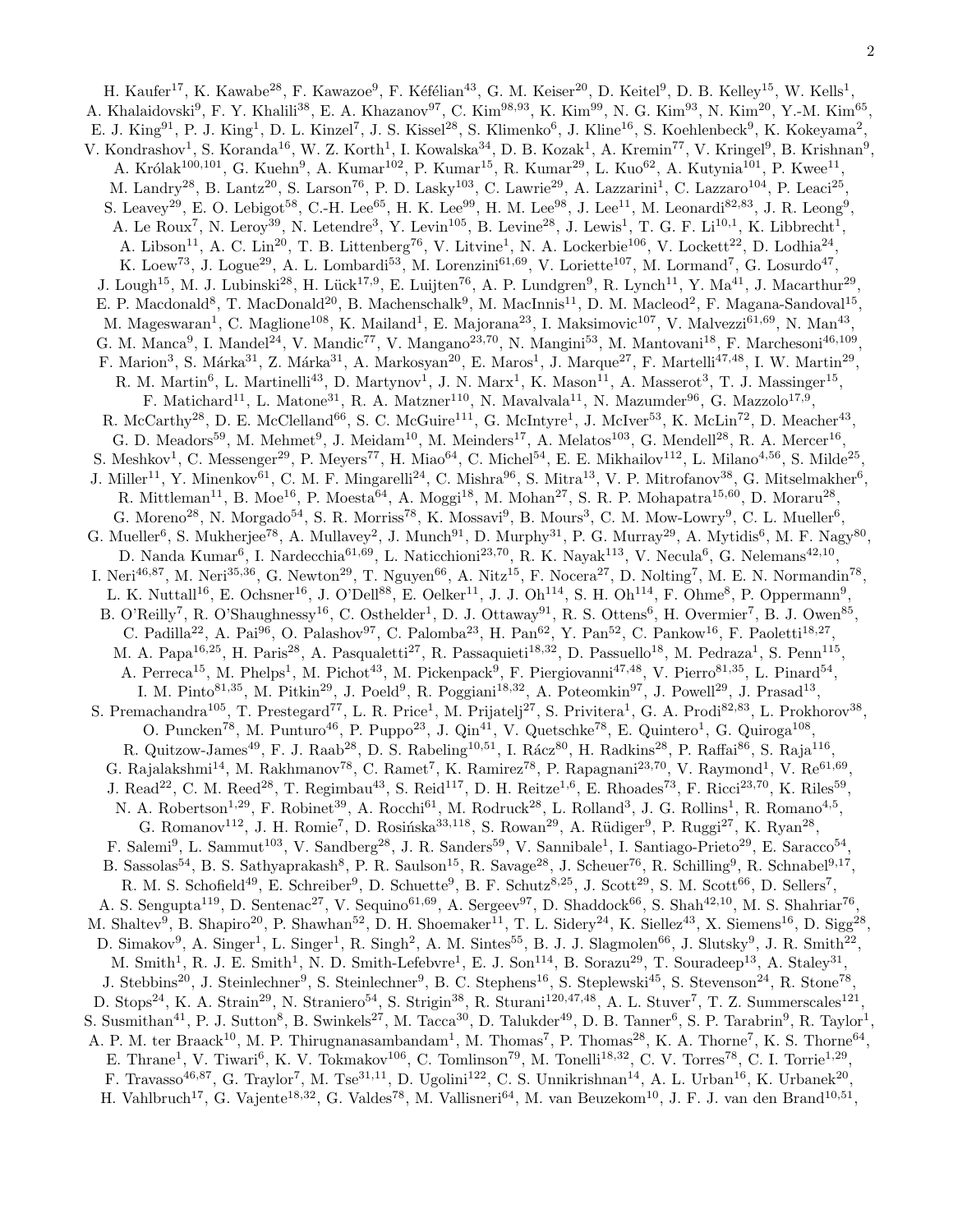C. Van Den Broeck<sup>10</sup>, S. van der Putten<sup>10</sup>, M. V. van der Sluys<sup>42,10</sup>, J. van Heijningen<sup>10</sup>, A. A. van Veggel<sup>29</sup>,

S. Vass<sup>1</sup>, M. Vasúth<sup>80</sup>, R. Vaulin<sup>11</sup>, A. Vecchio<sup>24</sup>, G. Vedovato<sup>104</sup>, J. Veitch<sup>10</sup>, P. J. Veitch<sup>91</sup>, K. Venkateswara<sup>123</sup>,

D. Verkindt<sup>3</sup>, S. S. Verma<sup>41</sup>, F. Vetrano<sup>47,48</sup>, A. Viceré<sup>47,48</sup>, R. Vincent-Finley<sup>111</sup>, J.-Y. Vinet<sup>43</sup>, S. Vitale<sup>11</sup>,

T. Vo<sup>28</sup>, H. Vocca<sup>46,87</sup>, C. Vorvick<sup>28</sup>, W. D. Vousden<sup>24</sup>, S. P. Vyachanin<sup>38</sup>, A. Wade<sup>66</sup>, L. Wade<sup>16</sup>, M. Wade<sup>16</sup>,

M. Walker<sup>2</sup>, L. Wallace<sup>1</sup>, M. Wang<sup>24</sup>, X. Wang<sup>58</sup>, R. L. Ward<sup>66</sup>, M. Was<sup>9</sup>, B. Weaver<sup>28</sup>, L.-W. Wei<sup>43</sup>,

M. Weinert<sup>9</sup>, A. J. Weinstein<sup>1</sup>, R. Weiss<sup>11</sup>, T. Welborn<sup>7</sup>, L. Wen<sup>41</sup>, P. Wessels<sup>9</sup>, M. West<sup>15</sup>, T. Westphal<sup>9</sup>,

K. Wette<sup>9</sup>, J. T. Whelan<sup>60</sup>, D. J. White<sup>79</sup>, B. F. Whiting<sup>6</sup>, K. Wiesner<sup>9</sup>, C. Wilkinson<sup>28</sup>, K. Williams<sup>111</sup>,

L. Williams<sup>6</sup>, R. Williams<sup>1</sup>, T. Williams<sup>124</sup>, A. R. Williamson<sup>8</sup>, J. L. Willis<sup>125</sup>, B. Willke<sup>17,9</sup>, M. Wimmer<sup>9</sup>,

W. Winkler<sup>9</sup>, C. C. Wipf<sup>11</sup>, A. G. Wiseman<sup>16</sup>, H. Wittel<sup>9</sup>, G. Woan<sup>29</sup>, J. Worden<sup>28</sup>, J. Yablon<sup>76</sup>, I. Yakushin<sup>7</sup>,

H. Yamamoto<sup>1</sup>, C. C. Yancey<sup>52</sup>, H. Yang<sup>64</sup>, Z. Yang<sup>58</sup>, S. Yoshida<sup>124</sup>, M. Yvert<sup>3</sup>, A. Zadrożny<sup>101</sup>, M. Zanolin<sup>73</sup>,

J.-P. Zendri<sup>104</sup>, Fan Zhang<sup>11,58</sup>, L. Zhang<sup>1</sup>, C. Zhao<sup>41</sup>, X. J. Zhu<sup>41</sup>, M. E. Zucker<sup>11</sup>, S. Zuraw<sup>53</sup>, and J. Zweizig<sup>1</sup>

(LIGO Scientific Collaboration and Virgo Collaboration)

 $1 LIGO$  - California Institute of Technology, Pasadena, CA 91125, USA

<sup>2</sup>Louisiana State University, Baton Rouge, LA 70803, USA

<sup>3</sup>Laboratoire d'Annecy-le-Vieux de Physique des Particules (LAPP),

Universit´e de Savoie, CNRS/IN2P3, F-74941 Annecy-le-Vieux, France

4 INFN, Sezione di Napoli, Complesso Universitario di Monte S.Angelo, I-80126 Napoli, Italy

 $5$ Università di Salerno, Fisciano, I-84084 Salerno, Italy

 $^6$ University of Florida, Gainesville, FL 32611, USA

<sup>7</sup>LIGO - Livingston Observatory, Livingston, LA 70754, USA

<sup>8</sup>Cardiff University, Cardiff, CF24 3AA, United Kingdom

 $^{9}$ Albert-Einstein-Institut, Max-Planck-Institut für Gravitationsphysik, D-30167 Hannover, Germany

 $10$ Nikhef, Science Park, 1098 XG Amsterdam, The Netherlands

 $11$ LIGO - Massachusetts Institute of Technology, Cambridge, MA 02139, USA

 $12$ Instituto Nacional de Pesquisas Espaciais, 12227-010 - São José dos Campos, SP, Brazil

 $13$ Inter-University Centre for Astronomy and Astrophysics, Pune - 411007, India

 $14$ Tata Institute for Fundamental Research, Mumbai 400005, India

<sup>15</sup>Syracuse University, Syracuse, NY 13244, USA

 $16$ University of Wisconsin–Milwaukee, Milwaukee, WI 53201, USA

 $17$ Leibniz Universität Hannover, D-30167 Hannover, Germany

<sup>18</sup>INFN, Sezione di Pisa, I-56127 Pisa, Italy

 $19$ Università di Siena, I-53100 Siena, Italy <sup>20</sup>Stanford University, Stanford, CA 94305, USA

 $^{21}$ The University of Mississippi, University, MS 38677, USA

<sup>22</sup>California State University Fullerton, Fullerton, CA 92831, USA

<sup>23</sup>INFN, Sezione di Roma, I-00185 Roma, Italy

 $^{24}$ University of Birmingham, Birmingham, B15 2TT, United Kingdom

 $^{25}$ Albert-Einstein-Institut, Max-Planck-Institut für Gravitationsphysik, D-14476 Golm, Germany

<sup>26</sup>Montana State University, Bozeman, MT 59717, USA

 $^{27}$ European Gravitational Observatory (EGO), I-56021 Cascina, Pisa, Italy

 $^{28}LIGO$  - Hanford Observatory, Richland, WA 99352, USA

 $^{29}$  SUPA, University of Glasgow, Glasgow, G12 8QQ, United Kingdom

 $30^3$ APC, AstroParticule et Cosmologie, Université Paris Diderot,

CNRS/IN2P3, CEA/Irfu, Observatoire de Paris, Sorbonne Paris Cité, 10,

rue Alice Domon et Léonie Duquet, F-75205 Paris Cedex 13, France

 $31$ Columbia University, New York, NY 10027, USA

 $32$ Università di Pisa, I-56127 Pisa, Italy

 $^{33}$  CAMK-PAN,  $\emph{00-716}$  Warsaw, Poland

<sup>34</sup>Astronomical Observatory Warsaw University, 00-478 Warsaw, Poland

<sup>35</sup>INFN, Sezione di Genova, I-16146 Genova, Italy

 $36$ Università degli Studi di Genova, I-16146 Genova, Italy

<sup>37</sup>San Jose State University, San Jose, CA 95192, USA

<sup>38</sup>Faculty of Physics, Lomonosov Moscow State University, Moscow 119991, Russia

LAL, Université Paris-Sud, IN2P3/CNRS, F-91898 Orsay, France

<sup>40</sup>NASA/Goddard Space Flight Center, Greenbelt, MD 20771, USA

<sup>41</sup>University of Western Australia, Crawley, WA 6009, Australia

<sup>42</sup>Department of Astrophysics/IMAPP, Radboud University Nijmegen,

P.O. Box 9010, 6500 GL Nijmegen, The Netherlands

 $^{43}$ Université Nice-Sophia-Antipolis, CNRS, Observatoire de la Côte d'Azur, F-06304 Nice, France

 $^{44}$ Institut de Physique de Rennes, CNRS, Université de Rennes 1, F-35042 Rennes, France

 $^{45}$ Washington State University, Pullman, WA 99164, USA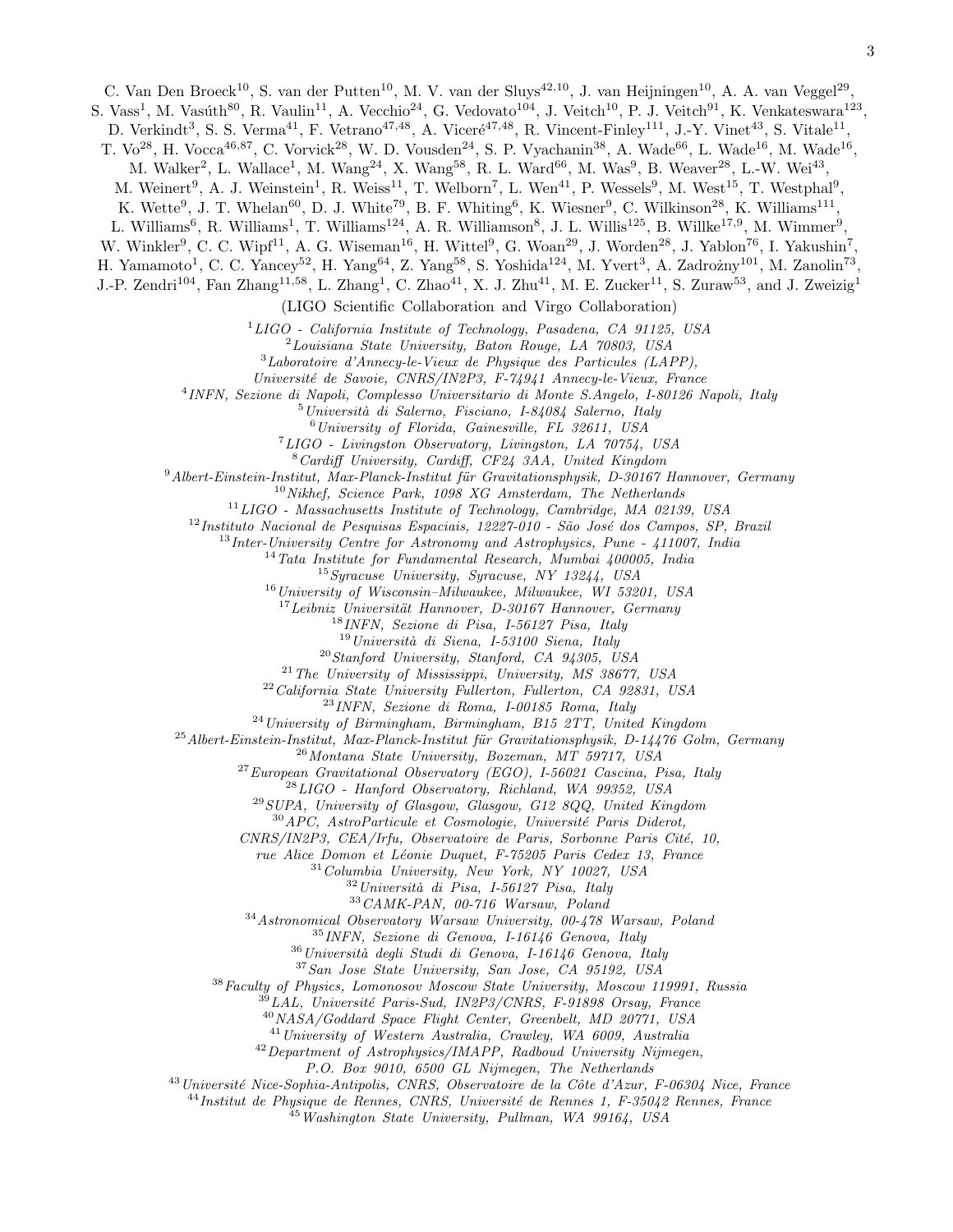INFN, Sezione di Perugia, I-06123 Perugia, Italy

INFN, Sezione di Firenze, I-50019 Sesto Fiorentino, Firenze, Italy

<sup>48</sup> Università degli Studi di Urbino 'Carlo Bo', I-61029 Urbino, Italy

University of Oregon, Eugene, OR 97403, USA

Laboratoire Kastler Brossel, ENS, CNRS, UPMC,

Universit´e Pierre et Marie Curie, F-75005 Paris, France

VU University Amsterdam, 1081 HV Amsterdam, The Netherlands

University of Maryland, College Park, MD 20742, USA

University of Massachusetts - Amherst, Amherst, MA 01003, USA

Laboratoire des Matériaux Avancés (LMA), IN2P3/CNRS,

Universit´e de Lyon, F-69622 Villeurbanne, Lyon, France

Universitat de les Illes Balears, E-07122 Palma de Mallorca, Spain

<sup>56</sup> Università di Napoli 'Federico II', Complesso Universitario di Monte S.Angelo, I-80126 Napoli, Italy

Canadian Institute for Theoretical Astrophysics,

University of Toronto, Toronto, Ontario, M5S 3H8, Canada

Tsinghua University, Beijing 100084, China

University of Michigan, Ann Arbor, MI 48109, USA

Rochester Institute of Technology, Rochester, NY 14623, USA

INFN, Sezione di Roma Tor Vergata, I-00133 Roma, Italy

National Tsing Hua University, Hsinchu Taiwan 300

Charles Sturt University, Wagga Wagga, NSW 2678, Australia Caltech-CaRT, Pasadena, CA 91125, USA

 $65Pusan National University, Busan 609-735, Korea$ 

Australian National University, Canberra, ACT 0200, Australia

Carleton College, Northfield, MN 55057, USA

INFN, Gran Sasso Science Institute, I-67100 L'Aquila, Italy

Università di Roma Tor Vergata, I-00133 Roma, Italy

Università di Roma 'La Sapienza', I-00185 Roma, Italy

University of Brussels, Brussels 1050 Belgium

Sonoma State University, Rohnert Park, CA 94928, USA Embry-Riddle Aeronautical University, Prescott, AZ 86301, USA

The George Washington University, Washington, DC 20052, USA

University of Cambridge, Cambridge, CB2 1TN, United Kingdom

<sup>76</sup>Northwestern University, Evanston, IL 60208, USA

University of Minnesota, Minneapolis, MN 55455, USA

The University of Texas at Brownsville, Brownsville, TX 78520, USA

The University of Sheffield, Sheffield S10 2TN, United Kingdom

Wigner RCP, RMKI, H-1121 Budapest, Konkoly Thege Miklós út 29-33, Hungary

University of Sannio at Benevento, I-82100 Benevento, Italy

INFN, Gruppo Collegato di Trento, I-38050 Povo, Trento, Italy

Università di Trento, I-38050 Povo, Trento, Italy

Montclair State University, Montclair, NJ 07043, USA

The Pennsylvania State University, University Park, PA 16802, USA

86 MTA Eötvös University, 'Lendulet' A. R. G., Budapest 1117, Hungary

<sup>87</sup> Università di Perugia, I-06123 Perugia, Italy

Rutherford Appleton Laboratory, HSIC, Chilton, Didcot, Oxon, OX11 0QX, United Kingdom

Perimeter Institute for Theoretical Physics, Ontario, N2L 2Y5, Canada

American University, Washington, DC 20016, USA

University of Adelaide, Adelaide, SA 5005, Australia

Raman Research Institute, Bangalore, Karnataka 560080, India

Korea Institute of Science and Technology Information, Daejeon  $305$ -806, Korea

Białystok University, 15-424 Białystok, Poland

University of Southampton, Southampton, SO17 1BJ, United Kingdom

IISER-TVM, CET Campus, Trivandrum Kerala 695016, India

<sup>97</sup> Institute of Applied Physics, Nizhny Novgorod, 603950, Russia

Seoul National University, Seoul 151-742, Korea

Hanyang University, Seoul 133-791, Korea

IM-PAN, 00-956 Warsaw, Poland

NCBJ, 05-400 Swierk-Otwock, Poland

Institute for Plasma Research, Bhat, Gandhinagar 382428, India

The University of Melbourne, Parkville, VIC 3010, Australia

INFN, Sezione di Padova, I-35131 Padova, Italy

Monash University, Victoria 3800, Australia

SUPA, University of Strathclyde, Glasgow, G1 1XQ, United Kingdom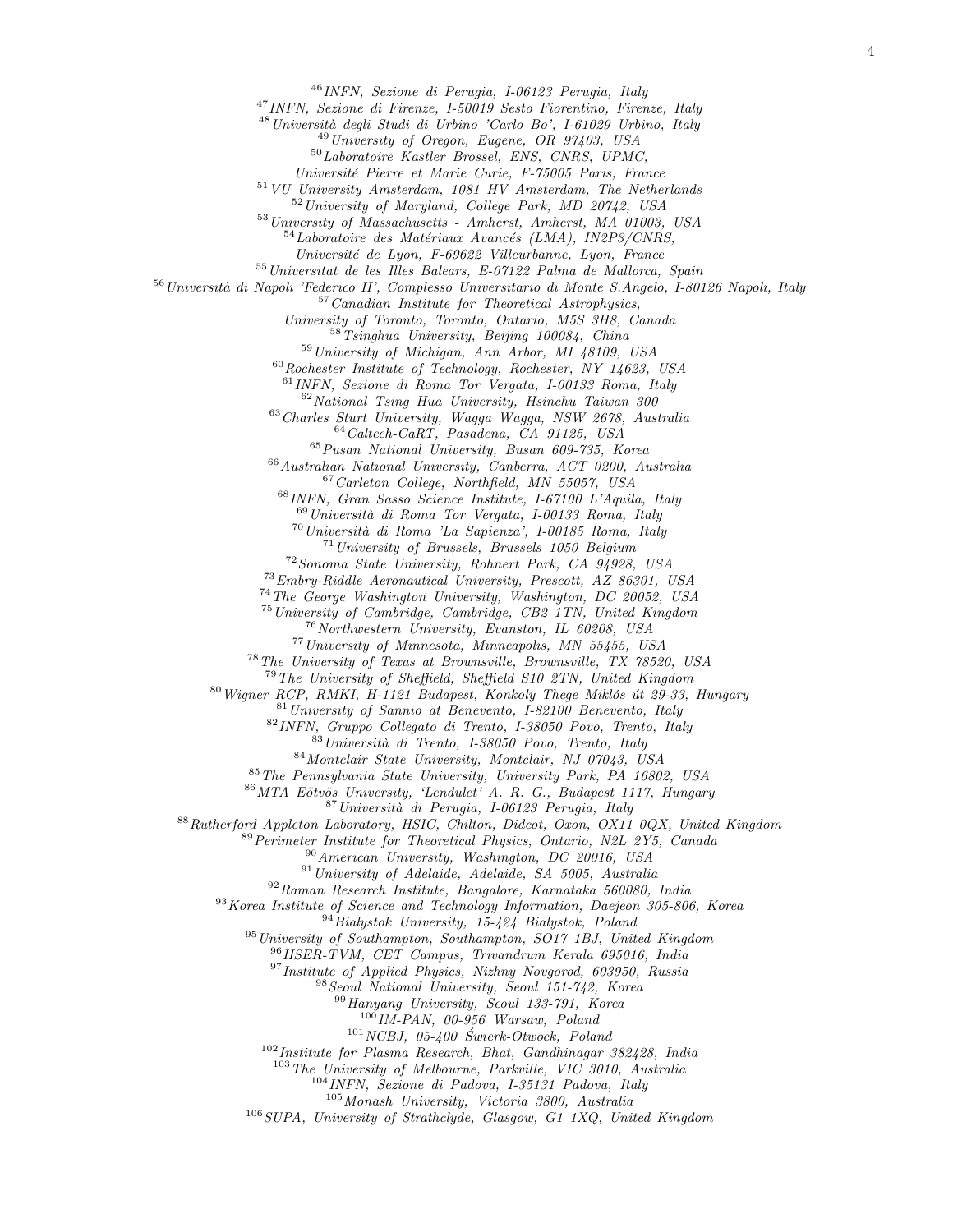<sup>107</sup>ESPCI, CNRS, F-75005 Paris, France

<sup>108</sup>Argentinian Gravitational Wave Group, Cordoba Cordoba 5000, Argentina

 $109$ Università di Camerino, Dipartimento di Fisica, I-62032 Camerino, Italy

110 The University of Texas at Austin, Austin, TX 78712, USA

<sup>111</sup>Southern University and A&M College, Baton Rouge, LA 70813, USA

 $12$ College of William and Mary, Williamsburg, VA 23187, USA

<sup>113</sup>IISER-Kolkata, Mohanpur, West Bengal 741252, India

<sup>114</sup>National Institute for Mathematical Sciences, Daejeon 305-390, Korea

<sup>115</sup>Hobart and William Smith Colleges, Geneva, NY 14456, USA

 $^{116}RRCAT, \$  Indore $\ \dot{MP} \$  452013, India

<sup>117</sup>SUPA, University of the West of Scotland, Paisley, PA1 2BE, United Kingdom

 $118$  Institute of Astronomy, 65-265 Zielona Góra, Poland

<sup>119</sup>Indian Institute of Technology, Gandhinagar Ahmedabad Gujarat 382424, India

 $120$ Instituto de Física Teórica, Univ. Estadual Paulista/International Center for

Theoretical Physics-South American Institue for Research, S˜ao Paulo SP 01140-070, Brazil

<sup>121</sup>Andrews University, Berrien Springs, MI 49104, USA

<sup>122</sup>Trinity University, San Antonio, TX 78212, USA

 $123$  University of Washington, Seattle, WA 98195, USA

<sup>124</sup>Southeastern Louisiana University, Hammond, LA 70402, USA

<sup>125</sup>Abilene Christian University, Abilene, TX 79699, USA

This paper reports on an unmodeled, all-sky search for gravitational waves from merging intermediate mass black hole binaries (IMBHB). The search was performed on data from the second joint science run of the LIGO and Virgo detectors (July 2009 - October 2010) and was sensitive to IMBHBs with a range up to ∼ 200 Mpc, averaged over the possible sky positions and inclinations of the binaries with respect to the line of sight. No significant candidate was found. Upper limits on the coalescence-rate density of nonspinning IMBHBs with total masses between 100 and 450  $\rm M_{\odot}$ and mass ratios between 0.25 and 1 were placed by combining this analysis with an analogous search performed on data from the first LIGO-Virgo joint science run (November 2005 - October 2007). The most stringent limit was set for systems consisting of two 88  $M_{\odot}$  black holes and is equal to  $0.12 \text{ Mpc}^{-3} \text{ Myr}^{-1}$  at the 90% confidence level. This paper also presents the first estimate, for the case of an unmodeled analysis, of the impact on the search range of IMBHB spin configurations: the visible volume for IMBHBs with nonspinning components is roughly doubled for a population of IMBHBs with spins aligned with the binary's orbital angular momentum and uniformly distributed in the dimensionless spin parameter up to 0.8, whereas an analogous population with antialigned spins decreases the visible volume by  $\sim 20\%$ .

### I. INTRODUCTION

Intermediate mass black holes are thought to populate the mass range between few tens of solar masses and  $\sim 10^5$  M<sub>⊙</sub> [\[1\]](#page-13-0). Although no conclusive detections have been made to date, intermediate mass black holes are very intriguing astrophysical objects, with growing observational and theoretical evidence for their existence [\[1,](#page-13-0) [2\]](#page-13-1). Their discovery would be a major breakthrough in our understanding of massive black hole formation [\[3,](#page-13-2) [4\]](#page-13-3), stellar-cluster evolution [\[5–](#page-13-4)[10\]](#page-13-5) and hyper/ultraluminous x-ray sources [\[11](#page-13-6)[–17\]](#page-13-7). Coalescing intermediate mass black hole binaries (IMBHBs) are also the strongest candidate gravitational-wave (GW) sources accessible to ground-based interferometric detectors such as LIGO and Virgo [\[18,](#page-13-8) [19\]](#page-13-9).

LIGO-Virgo black hole binary searches have focused on the total-mass spectrum below  $\sim 450$  M<sub> $\odot$ </sub>. The observation of more massive systems is penalized by the steep increase of the noise power limiting the detectors' sensitivity at frequencies below ∼ 40 Hz. The searches have been performed mainly by matched-filtering the data with different families of templates, representing various combinations of the inspiral, merger, and ringdown portions of the waveform [\[20–](#page-13-10)[26\]](#page-13-11). A further analysis, targeting systems more massive than 50  $M_{\odot}$  with ringdown-only templates, has been recently performed in the latest LIGO-Virgo data [\[27\]](#page-13-12).

Black hole binaries have also been searched for with unmodeled methods. In this approach, developed to target GWs shorter than a few seconds, only generic assumptions are made on the signal properties, such as the time duration and frequency range, and events are identified from energy excess with respect to the noise level [\[28\]](#page-13-13). Unmodeled and template-based methods share comparable sensitivity when the portion of the signal emitted within the detectors' bandwidth is well localized in the time-frequency domain. At the sensitivity achieved by LIGO and Virgo in the past years, this is the case for black hole binaries more massive than  $\sim 100$  M<sub>∩</sub>, as shown by a recent LIGO-Virgo study comparing the performances of different black hole binary search methodologies [\[29\]](#page-13-14). Finally, unmodeled methods have the advantage of not requiring accurate knowledge of the waveform, which helps when reliable models of the targeted signal are not available. Work to develop accurate analytical models of the waveforms including inspiral, merger, and ringdown phases for systems with arbitrarily spin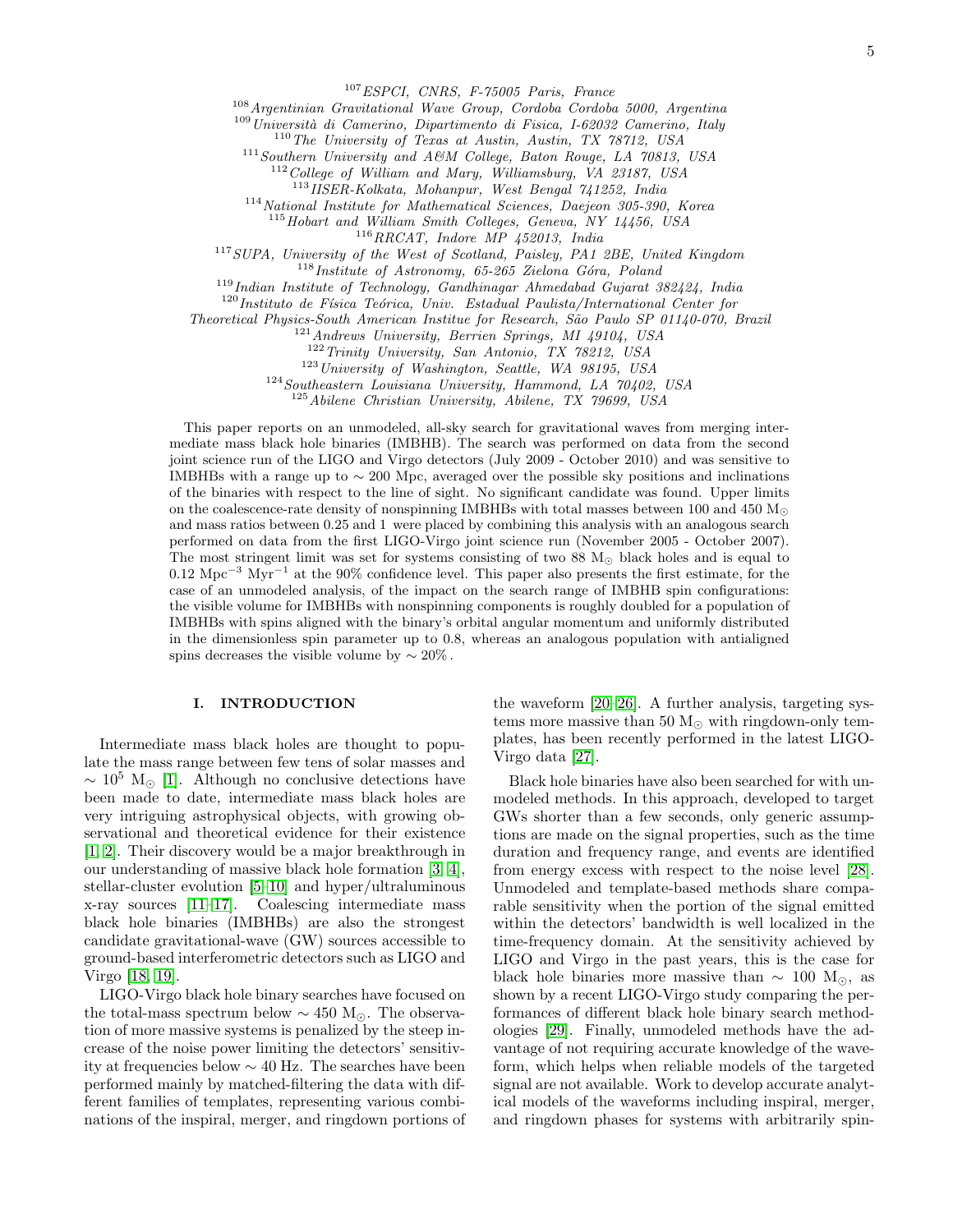ning and precessing companions is still in progress [\[30–](#page-13-15) [34\]](#page-13-16).

The first unmodeled search for IMBHBs was performed with the coherent WaveBurst algorithm [\[35\]](#page-13-17) on data collected during the fifth LIGO science run (S5, between November 2005 and October 2007) and the first Virgo science run (VSR1, between May and October 2007) [\[36\]](#page-13-18). No significant candidate was found, and upper limits on the coalescence-rate density of nonspinning IMBHBs were calculated for systems with total masses between 100 and 450  $M_{\odot}$  and mass ratios between 0.25 and 1.

This paper presents the extension of the unmodeled S5-VSR1 IMBHB search to data collected between July 2009 and October 2010 during the sixth LIGO science run (S6) and the second and third Virgo science run (VSR2 and VSR3). The same search algorithm and statistical approach are used as in [\[36\]](#page-13-18), apart from the treatment of uncertainties in upper limits which is discussed in Appendix [A](#page-11-0) . To estimate the sensitivity of unmodeled searches to light IMBHBs, the astrophysical interpretation of the result was extended to the total-mass range between 50 and 100  $M_{\odot}$ . The tested IMBHB parameter space was also extended to include companion spins aligned and antialigned with the binary's orbital angular momentum. We expect that the unmodeled nature of the search would allow us to capture precessing systems as well. However, we do not quote upper limits for precessing systems as the sensitivity of the search to GWs from such systems could not be measured because of a lack of accurate waveform models.

The paper is organized as follows: Sec. [II](#page-5-0) reports an overview of the analysis, Sec. [III](#page-7-0) presents the results of the search, and the results are discussed in Sec. [IV](#page-10-0) .

#### <span id="page-5-0"></span>II. ANALYSIS OVERVIEW

#### A. Data set

The LIGO and Virgo gravitational-wave detectors are kilometer-scale, power-recycled Michelson interferometers with orthogonal Fabry-Perot arms [\[18,](#page-13-8) [19\]](#page-13-9). The LIGO detectors are located at Livingston, Louisiana (L1), and Hanford, Washington (H1). At the Hanford site, a second interferometer (H2) was in operation until 2008 and thus did not contribute to the S6-VSR2/3 science run. The Virgo observatory is in Cascina, Italy (V1). The detectors are currently undergoing upgrades to their advanced configuration, see Sec. [IV](#page-10-0) .

The LIGO-Virgo S6-VSR2/3 joint science run is conventionally divided into four epochs: S6a-VSR2 (from July 2009 to September 2009), S6b-VSR2 (from September 2009 to January 2010), S6c (from January 2010 to June 2010) and S6d-VSR3 (from June 2010 to October 2010). The Virgo observatory was not in operation during S6c and only LIGO data is available. Due to maintenance and upgrade work at the detectors, the sensitivities of the instruments varied across the epochs.

|          | Observation time (days) |      |  |
|----------|-------------------------|------|--|
| Epoch    | H1L1V1                  | H1L1 |  |
| S6a-VSR2 | 9.0                     | 1.6  |  |
| S6b-VSR2 | 15.1                    | 7.3  |  |
| S6c      |                         | 48.2 |  |
| S6d-VSR3 | 18.0                    | 22.1 |  |
| Total    | 42.1                    | 79.2 |  |

<span id="page-5-2"></span>TABLE I. The H1L1V1 and exclusive H1L1 observation time analyzed for each of the S6-VSR2/3 epochs. The values denote the observation times collected after the application of all vetoes used in this search.

The present analysis was performed with the two networks which preliminary studies showed to have the highest sensitivity: the H1L1V1 and H1L1 configurations. For comparison, the S5-VSR1 search was conducted with the fourfold H1H2L1V1 and the threefold H1H2L1 configurations [\[36\]](#page-13-18). The H1L1 network was analyzed only in times when V1 was not operating; we refer to this as the exclusive H1L1 configuration.

To remove from the analysis data segments likely to be significantly affected by nonstationary noise sources, the data was selected based on data-quality vetoes [\[37–](#page-13-19)[39\]](#page-13-20). A combination of site activity and the absence of the fourth detector available during S5-VSR1, H2, meant that a higher rate of nonstationary noise events was observed during the  $S6\text{-VSR2}/3 \text{ run}^1$  $S6\text{-VSR2}/3 \text{ run}^1$ . Therefore, a broader class of vetoes was applied in this search than in the S5-VSR1 analysis. This reduced the total H1L1V1 and exclusive H1L1 observation time available after the application of the class of vetoes used during the S5-VSR1 search by a further  $\sim 20\%$  and  $\sim 8\%$ , respectively. The total observation time analyzed for this search is reported in Table [I](#page-5-2) .

We also applied event-by-event vetoes based on instrumental and environmental measurements [\[40\]](#page-13-21), with typical duration  $< 1$  s. This did not significantly reduce the available observation time.

#### B. Data-analysis algorithm

The coherent WaveBurst algorithm was developed within the LIGO and Virgo Collaborations for coherent, unmodeled GW-burst searches in data from networks of arbitrarily aligned detectors [\[35\]](#page-13-17). The search is conducted on a time-frequency representation of the data [\[41\]](#page-13-22). A constrained maximum-likelihood approach

<span id="page-5-1"></span><sup>1</sup> Due to the lack of signal constraints, unmodeled algorithms are more efficient at rejecting noise events when the search is conducted on large networks.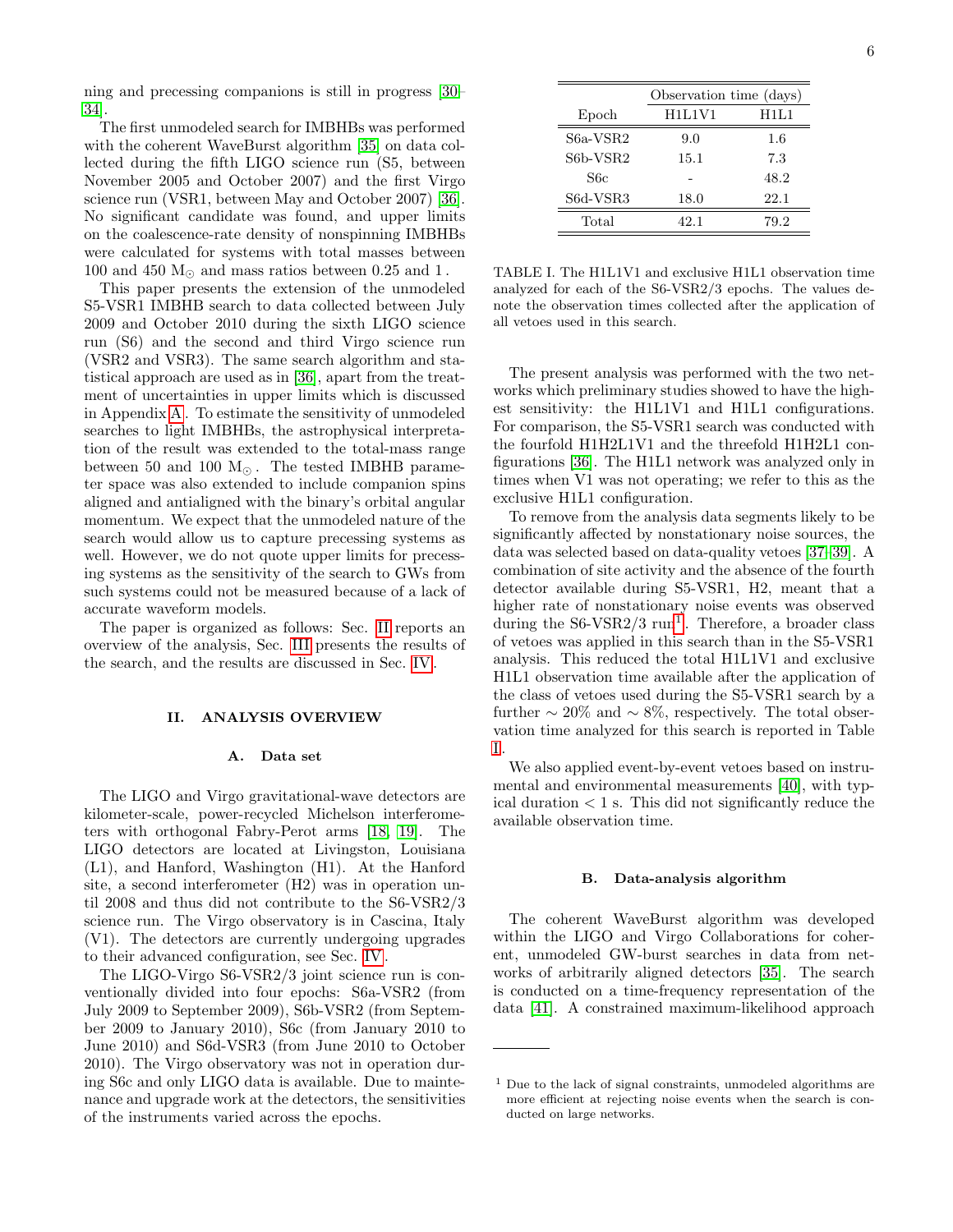|            | Background livetime (years) |      |  |
|------------|-----------------------------|------|--|
| Epoch      | H1L1V1                      | H1L1 |  |
| $S6a-VSR2$ | 9.1                         | 8.4  |  |
| S6b-VSR2   | 14.7                        | 18.4 |  |
| S6c        |                             | 39.4 |  |
| S6d-VSR3   | 18.8                        | 32.9 |  |
| Total      | 42.6                        | 99.1 |  |

<span id="page-6-0"></span>TABLE II. The H1L1V1 and H1L1 background livetime accumulated for each of the S6-VSR2/3 epochs. The search background was estimated on the data segments passing all vetoes used in this search.

is used to identify coherent network events from the timefrequency regions with energy excess relative to the noise level and assign them a number of coherent statistics [\[35,](#page-13-17) [42,](#page-13-23) [43\]](#page-13-24). The constraints are introduced to suppress unphysical solutions. For compact-binary searches, the reconstruction of elliptically polarized events is enforced to improve the rejection of noise events [\[44\]](#page-13-25).

The reconstructed events are selected by applying cuts on three major coherent statistics: the network correlation coefficient (cc) and the network energy disbalance  $(\lambda)$ , which estimate the overall consistency of the events, and the coherent network amplitude  $(\eta)$ , which estimates the event strength [\[35,](#page-13-17) [36,](#page-13-18) [44\]](#page-13-25). In this search, only events reconstructed with  $cc > 0.7$  and  $\lambda < 0.4$  were considered for further follow-up.

#### C. Background estimation

The background for this search was empirically estimated by analyzing a few hundred independent timeshifted data sets. Since noise is assumed to be uncorrelated between sites, introducing relative time delays larger than the GW travel time ( $\lesssim$  30 ms between the LIGO and Virgo facilities) is an effective way to generate an instance of the accidental background. The effective H1L1V1 and H1L1 background livetime accumulated for each S6-VSR2/3 epoch is reported in Table [II](#page-6-0) .

Considering a few hundreds time lags enabled an estimate of the tails of the background distribution with the precision of a few percent. This level of accuracy was considered sufficient for an initial estimate of the false alarm probability of the loudest observed events. Additional time lags would have been analyzed had loud GW candidates been identified and a more precise estimate of the background tails had been required.

### D. Search sensitivity

The search sensitivity is quoted as the visible volume for IMBHB mergers. Its calculation relied on Monte Carlo detection-efficiency studies. Simulated signals modeling the gravitational radiation emitted by coalescing IMBHBs were added via software to LIGO-Virgo data and searched for with coherent WaveBurst.

Two waveform families were used: EOBNRv2 [\[45\]](#page-14-0) and IMRPhenomB [\[46\]](#page-14-1). The EOBNRv2 family models GWs from binaries with nonspinning companions and was used to combine the present analysis with the S5-VSR1 search, whose sensitivity was assessed using this family [\[36\]](#page-13-18). Only the dominant  $(l, m) = (2, 2)$  mode was used for both searches. The IMRPhenomB family models companions with spins aligned or antialigned with the binary's orbital angular momentum and was used to estimate the impact of these spin configurations on search sensitivity.

The simulated signals were uniformly distributed over the total-mass spectrum between 50 and 450  $M_{\odot}$  and mass-ratio range between 0.25 and 1 . The IMRPhenomB waveforms were also uniformly distributed over the spin interval  $[-0.8, 0.8]$ , the recommended range of validity of IMRPhenomB waveforms [\[46\]](#page-14-1). Here the spin interval is expressed in terms of the dimensionless spin parameter  $\chi_{1,2} = S_{1,2}/m_{1,2}^2$ , where S and m are the spin angular momentum and the mass of the two binary components. The uniform distributions in total mass, mass ratio and spin were motivated by the lack of astrophysical constraints on IMBHB parameters. The simulated signals were uniformly distributed in volume, polarization angle and binary inclination with respect to the line of sight. The results in the following sections are averaged over the binary's sky position and orientation.

Following the approach used in the S5-VSR1 search [\[36\]](#page-13-18), for a given source population and threshold on  $\eta$ , the visible volume  $V_{\text{vis}}$  was computed as a function of the binary parameters as

$$
V_{\rm vis}(m_1, m_2, \chi_1, \chi_2, \eta) = \sum_{\eta_i > \eta} \frac{1}{\rho_i} = \sum_{\eta_i > \eta} \frac{4\pi r_i^2}{\frac{dN_{\rm inj}}{dr}(r_i)} . (1)
$$

In the above formula,  $\rho$  denotes the number density of the simulated signals, injected at distance  $r$  with radial density  $dN_{\text{ini}}/dr$ , and the sum runs over the set of injections recovered with coherent network amplitude  $\eta_i$  above  $\eta$ . The search sensitivity can be equivalently quoted in terms of the search range, calculated as the radius of the sphere with volume  $V_{\text{vis}}$ .

#### E. The false alarm rate density statistic

The S5-VSR1 and S6-VSR2/3 IMBHB searches were combined using the false alarm rate density (FAD) statistic [\[36,](#page-13-18) [47\]](#page-14-2), which is defined as

<span id="page-6-1"></span>FAD 
$$
(\eta)
$$
 =  $\frac{1}{T_{\text{bkg}}}\sum_{\eta_i > \eta} \frac{1}{\bar{V}_{\text{vis}}(\eta_i)}$ . (2)

Here  $T_{\text{bkg}}$  is the effective background livetime,  $\bar{V}_{\text{vis}}$  is  $V_{\text{vis}}$ averaged over the investigated parameter space and the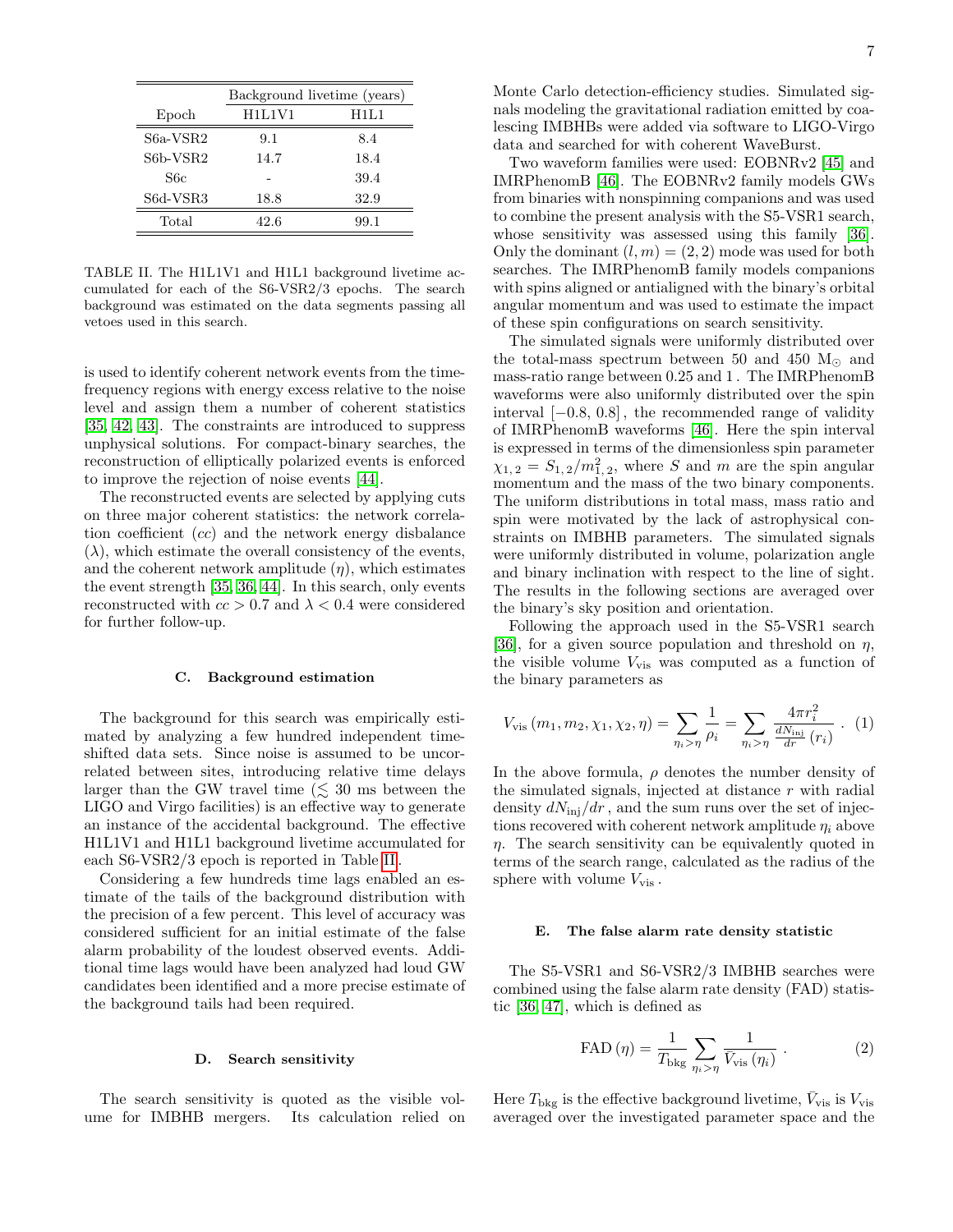sum runs over the background events with  $\eta_i > \eta$ . The FAD statistic estimates the rate density of background events above a given threshold. We rank events by FAD across searches, referring to events with lower FAD values as louder events.

When inverting Eq. [\(2\)](#page-6-1) to obtain the  $\eta$  threshold corresponding to a certain FAD, we chose the upper bound on the range of  $\eta$  corresponding to this FAD. This procedure allowed us to obtain a conservative lower estimate of  $V_{\text{vis}}$  (FAD).

The total time-volume product surveyed by the combined searches was calculated as

$$
\nu\left(\text{FAD}\right) = \sum_{k} T_{\text{obs},\,k} V_{\text{vis},\,k}\left(\text{FAD}\right) \,. \tag{3}
$$

In the above equation, the sum runs over the searches and  $T_{\text{obs}, k}$  and  $V_{\text{vis}, k}$  are the observation time and the visible volume of the kth search, respectively. The mean number of noise events expected within  $\nu$  (FAD) is conservatively overestimated as

<span id="page-7-1"></span>
$$
\mu(\text{FAD}) = \text{FAD} \times \nu(\text{FAD}) \tag{4}
$$

The significance of GW candidates is set by the false alarm probability (FAP), which is the probability of observing  $N$  or more noise events with a FAD statistic below threshold. For a Poisson distribution of background events with mean  $\mu$ (FAD), the false alarm probability is

<span id="page-7-2"></span>
$$
FAP(N) = 1 - \sum_{n=0}^{N-1} \frac{\left[\mu(\text{FAD})\right]^n}{n!} e^{-\mu(\text{FAD})} . \tag{5}
$$

Following the definition of  $\mu$ (FAD) in Eq. [\(4\)](#page-7-1), the estimated false alarm probability is designed to be a conservative overestimate. Hereafter, we will refer to the false alarm probability calculated setting  $N = 1$  in Eq. [\(5\)](#page-7-2) as single-event false alarm probability.

#### <span id="page-7-3"></span>F. Uncertainties on the search range

Three sources of uncertainty on the search range were considered. In order of relevance, these were: calibration uncertainties of the LIGO and Virgo detectors, waveform systematics and statistical errors.

Calibration uncertainties affect the GW strain reconstructed at the detectors. During the S6-VSR2/3 science run, the largest amplitude uncertainty was 19% at the L1 detector [\[48](#page-14-3)[–50\]](#page-14-4). We conservatively assumed a calibration induced uncertainty on the search range of 19% for each detector and over the whole S6-VSR2/3 run. Any additional constant calibration uncertainty would potentially affect the upper limits presented in this paper, though not our statements of (non)detection.

Waveform systematics arise from the discrepancy between the considered approximate waveform families and the actual GW signature. The impact on this search was estimated by comparing the optimal matched filter signal-to-noise ratios obtained with EOBNRv2 waveforms  $(SNR<sub>E</sub>)$  and with numerical models of the same sources  $(SNR_N)$ . The comparison was based on the quantity

$$
\Delta = \frac{\text{SNR}_{\text{E}} - \text{SNR}_{\text{N}}}{\text{SNR}_{\text{N}}} \,. \tag{6}
$$

The  $\Delta$  were found to vary within [−8%, 14%] over most of the tested parameter space. To account for the waveform systematics, the search ranges calculated with EOB-NRv2 waveforms were rescaled upwards (downwards) by a factor  $\Delta$  in the regions of the parameter space where  $\Delta$  was negative (positive).

The statistical error originates from the finite number of injections performed. This uncertainty on the search range was calculated as in [\[36\]](#page-13-18) and was  $\lesssim 2\%$  over most of the investigated parameter space.

### <span id="page-7-0"></span>III. RESULTS

#### <span id="page-7-4"></span>A. Loudest events

None of the events identified by the search (foreground events) or groups of loudest N foreground events were significant enough to claim a GW detection. The foreground events are shown in Fig. [1](#page-8-0) , together with the H1L1V1 and H1L1 FAD background distributions. The different  $\bar{V}_{\text{vis}}$  used to construct the FAD distributions were calculated with EOBNRv2 waveforms.

The loudest foreground events, ranked by FAD, are summarized in Table [III](#page-8-1). The first ranked event was identified in H1L1 S6c data on March 1, 2010, at 16:40:33 UTC time and has a single-event false alarm probability equal to 44%. The event in Table [III](#page-8-1) with the lowest single-event false alarm probability, equal to 35%, was reconstructed in H1L1V1 S6d-VSR3 data and is the fifth ranked event. It is not contradictory that louder events could have higher single-event false alarm probabilities: compared to the other events in Table [III,](#page-8-1) the considered H1L1V1 event was identified by a search conducted with a different network and with a lower collected observation time.

As a sanity check, follow-up analyses were performed with coherent WaveBurst on the events in Table [III](#page-8-1) . The loudest event was further followed up with a Bayesian parameter estimation algorithm, specifically developed for compact binary systems [\[51\]](#page-14-5). The tests showed no evidence for an event that stands out above the background.

As no GWs were detected, the main astrophysical result was the calculation of combined S5-VSR1 and S6- VSR2/3 upper limits on the coalescence-rate density of nonspinning IMBHBs. These were calculated with the loudest event statistic (see Sec. [III D](#page-10-1)). The S5-VSR1 and S6-VSR2/3 searches were therefore combined at the FAD threshold set by the loudest event identified by the combined analyses. This event, reconstructed by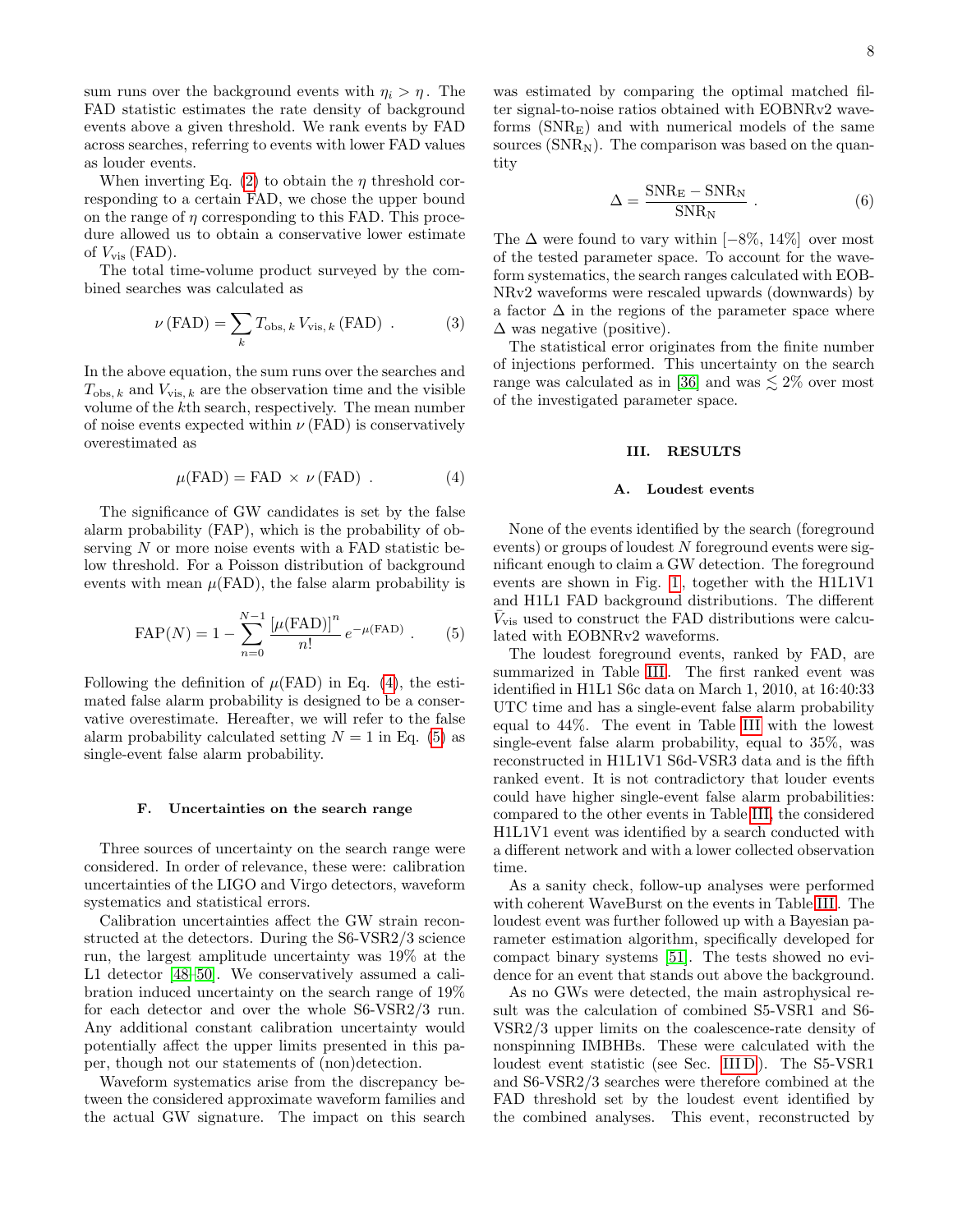9



<span id="page-8-0"></span>FIG. 1. (color online). (a) H1L1V1 FAD background distributions as a function of  $\eta$  and reconstructed events (foreground). (b) H1L1 FAD background distributions as a function of  $\eta$  and reconstructed events (foreground). The horizontal line denotes the FAD threshold at which the S5-VSR1 and S6-VSR2/3 searches were combined. The threshold was determined by the loudest event identified by the combined S5-VSR1 and S6-VSR2/3 analyses, which had been reconstructed in H1H2L1V1 S5-VSR1 data.

| Rank         | $FAD (Mpc-3 Myr-1)$ | FAP    | Global positioning system time | Network | Epoch            | $\eta$ |
|--------------|---------------------|--------|--------------------------------|---------|------------------|--------|
|              | 0.63                | 44%    | 951496848                      | H1L1    | S <sub>6</sub> c | 4.7    |
| ച            | 0.67                | $46\%$ | 947225014                      | H1L1    | S6c              | 4.6    |
| 3            | 0.90                | 49%    | 966874796                      | H1L1    | S6d-VSR3         | 4.0    |
|              | 0.90                | 49%    | 962561544                      | H1L1    | S6d-VSR3         | 4.0    |
| $\mathbf{b}$ | 0.96                | $35\%$ | 971422542                      | H1L1V1  | S6d-VSR3         | -3.6   |

<span id="page-8-1"></span>TABLE III. Loudest events reconstructed by the S6-VSR2/3 search. The events are ranked by the false alarm rate density (FAD) at which they were identified. The false alarm probability (FAP) is calculated as single-event false alarm probability.

the S5-VSR1 search in H1H2L1V1 data, had a FAD of  $0.09 \text{ Mpc}^{-3} \text{ Myr}^{-1}$  [\[36\]](#page-13-18). Hereafter, this FAD value will be denoted as FAD<sup>∗</sup> .

#### <span id="page-8-2"></span>B. Search ranges

We calculated the search ranges corresponding to the surveyed volumes as a function of the companion masses. The calculation was based on simulation studies conducted with EOBNRv2 waveforms at the  $\eta$  thresholds determined by the FAD<sup>∗</sup> value.

The H1L1V1 and H1L1 largest search ranges were achieved during the S6d-VSR3 and S6c epochs, respectively. The results are reported in Fig. [2](#page-9-0) . The H1L1V1 (H1L1) best search range was equal to  $\sim 230$  Mpc ( $\sim 190$ ) Mpc) and was calculated in the mass bin centered at  $88 + 88$  M<sub> $\odot$ </sub>  $(63 + 63$  M<sub> $\odot$ </sub>). Over the other S6-VSR2/3 epochs, the search ranges calculated in the most sensitive mass bin were found to decrease by at most  $\sim 30\%$  for both the H1L1V1 and H1L1 networks.

At the considered FAD threshold, the H1L1V1 and H1L1 search ranges achieved during the S6c and S6d-VSR3 epochs, i.e., over most of the accumulated observation time, were comparable to those of the S5-VSR1 search. The S5-VSR1 H1H2L1V1 and H1H2L1 analyses were sensitive to merging IMBHBs up to ∼ 240 and  $\sim$  190 Mpc, respectively [\[36\]](#page-13-18).

The S6-VSR2/3 search range was also estimated over the total-mass spectrum between 50 and 100  $M_{\odot}$ . This region of the parameter space had not been considered for the S5-VSR1 search. Over the whole S6-VSR2/3 run, the H1L1V1 (H1L1) search range was found to vary between  $\sim$  75 and  $\sim$  170 Mpc ( $\sim$  70 and  $\sim$  140 Mpc) in this mass range.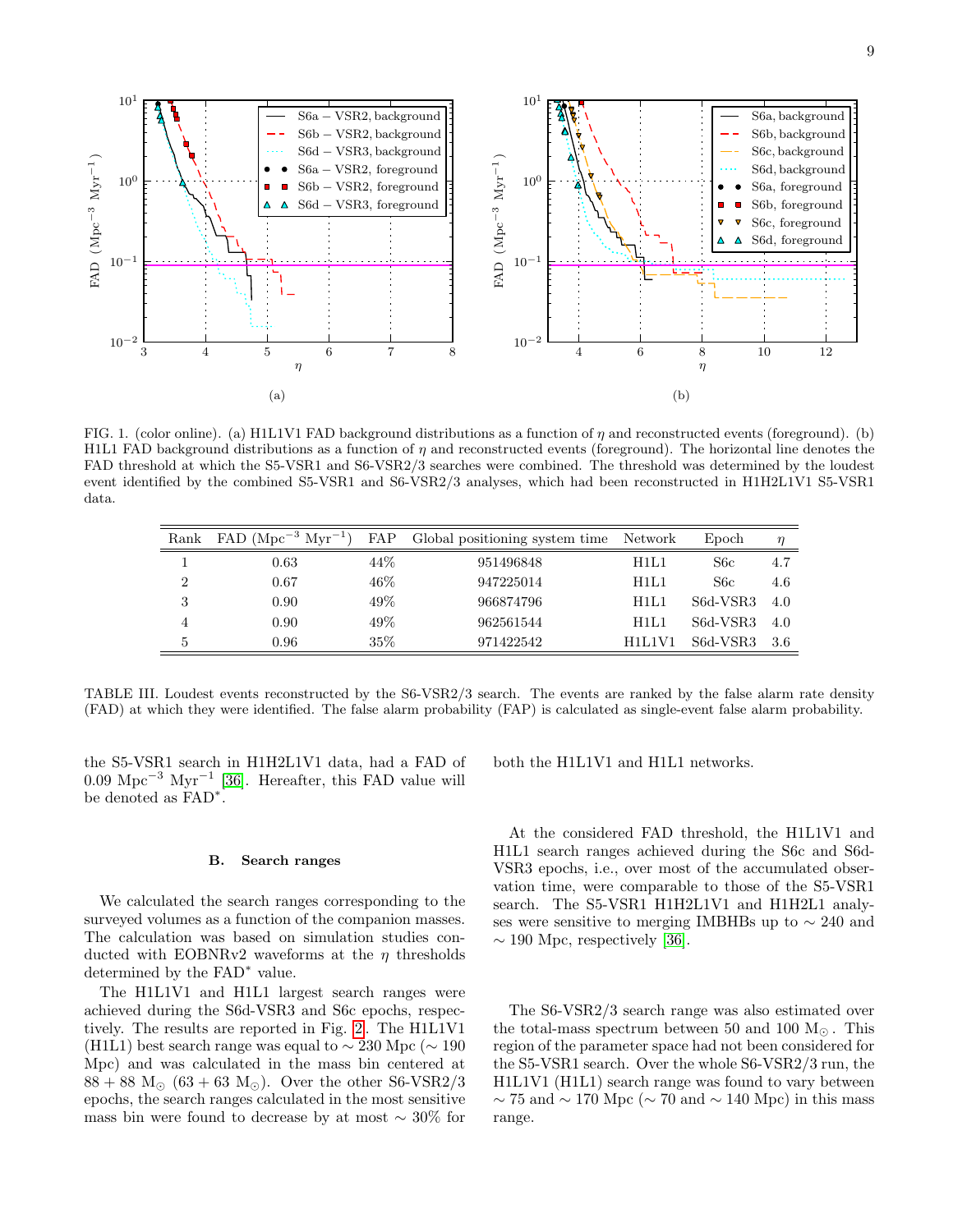

<span id="page-9-0"></span>FIG. 2. (color online). (a) S6d-VSR3 H1L1V1 search ranges in Mpc as a function of the companion masses. (b) S6c H1L1 search ranges in Mpc as a function of the companion masses. The ranges were calculated via simulation studies conducted with EOBNRv2 waveforms and are reported as color scales.

#### C. Impact of spins on the search range

The results in Sec. [III B](#page-8-2) were calculated for nonspinning black holes. However, observations suggest that black holes could have significant spin [\[52,](#page-14-6) [53\]](#page-14-7). The amount of energy lost to GWs by coalescing binaries depends crucially on the spins of the companions. Compared to the case of nonspinning components, aligned (antialigned) spin configurations increase (decrease) the energy released by the system [\[54\]](#page-14-8). Monte Carlo simulation studies were conducted with IMRPhenomB waveforms to estimate the impact of aligned and anti-aligned companion spins on the visible volume surveyed by the search.

An example of the impact of spins on the coherent WaveBurst search ranges is shown in Fig. [3](#page-9-1) . The ranges are expressed as a function of the binary total mass and of the effective spin parameter  $\chi$ , defined as

$$
\chi = \frac{m_1 \chi_1 + m_2 \chi_2}{m_1 + m_2} \ . \tag{7}
$$

Note the increase of the search range for progressively larger  $\chi$  values at a given total mass. The results in Fig. were calculated by averaging over the mass-ratio range between 0.25 and 1 . A different distribution of mass ratios would not modify the general trend shown in the plot.

For a quantitative estimate of the impact of aligned and antialigned spin configurations on the analysis, we compared the  $\bar{V}_{\text{vis}}$  calculated for IMRPhenomB waveforms with and without spins. The cases of aligned and antialigned spins were tested separately as recent studies suggest that aligned configurations could be more likely [\[55\]](#page-14-9). Averaging over the aligned-spin range  $0 < \chi_{1,2} <$ 



<span id="page-9-1"></span>FIG. 3. (color online). Search ranges in Mpc as a function of the binary total mass and of the effective spin parameter  $\chi$ , calculated with IMRPhenomB waveforms on S6d-VSR3 H1L1V1 data. The ranges were averaged over the mass-ratio interval between 0.25 and 1 and are reported as color scale.

 $0.8\,,$  the visible volume  $\bar V_{\rm vis}$  was found to be roughly doubled relative to  $\bar{V}_{vis}(\chi_{1,2}=0)$ . The visible volume  $\bar{V}_{vis}$ was found to decrease by roughly  $-20\%$  when averaging over the anti-aligned spin range  $-0.8 < \chi_{1,2} < 0$ . Finally, averaging over the  $\chi_{1,2}$  range from  $-0.8$  to  $0.8$ , the accessible  $\bar{V}_{\text{vis}}$  increases by roughly 40%.

The values above are averaged over assumed uniform spin distributions. However, the spins of intermediate mass black holes may not be distributed uniformly in na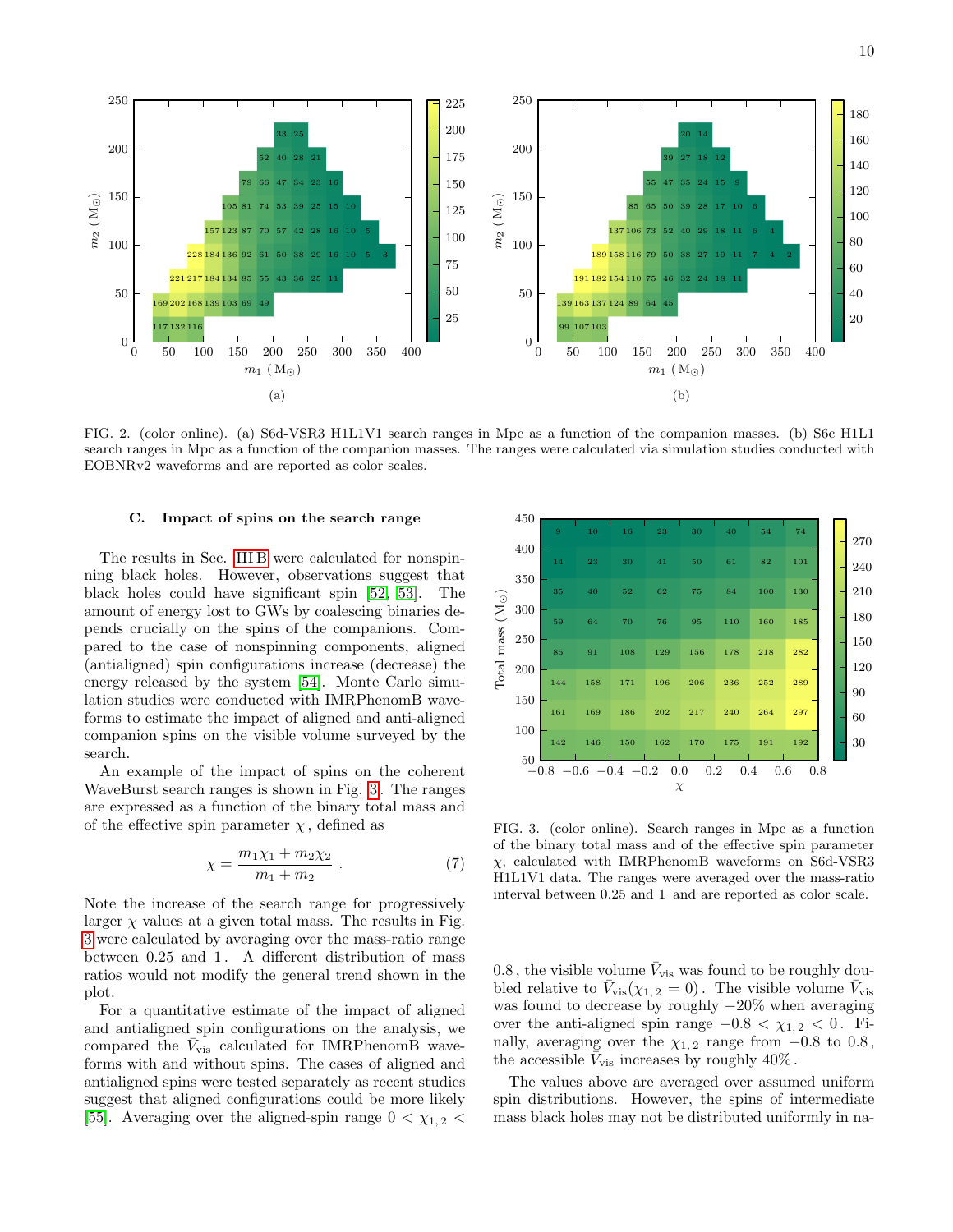ture. Relative to nonspinning binaries, sensitive volumes could be more than tripled or less than halved by more extreme aligned or antialigned distributions, respectively.

Aligned and antialigned spin configurations are only a limited class of realistic scenarios. In general, misaligned spin configurations are likely, and these will induce precession. The physics of two precessing black holes orbiting each other in a strongly relativistic regime is challenging [\[56\]](#page-14-10) and dedicated waveforms are currently under development [\[30](#page-13-15)[–34\]](#page-13-16). The lack of reliable waveforms at the time of the search made it impossible to estimate the search sensitivity to precessing IMBHBs. Nevertheless, precession is not expected to strongly affect the detection efficiency of this search. This is a major advantage shared by unmodeled strategies compared to matched filtering, which could be significantly affected by differences between the targeted GW signal and the considered template family.

### <span id="page-10-1"></span>D. Rate density upper limits

We placed frequentist upper limits on the coalescencerate density of nonspinning IMBHBs at the 90% confidence level. The upper limits were calculated by combining the S5-VSR1 H1H2L1V1 and H1H2L1 searches with the S6-VSR2/3 H1L1V1 and H1L1 analyses. The calculation was performed on the IMBHB parameter space common to the S5-VSR1 and S6-VSR2/3 searches. The upper limits were set for each tested mass bin with the loudest event statistic [\[57,](#page-14-11) [58\]](#page-14-12):

<span id="page-10-3"></span>
$$
\mathcal{R}_{90\%} = \frac{2.3}{\nu(\text{FAD}^*)} \ . \tag{8}
$$

In the above equation,  $\nu(\text{FAD}^*)$  is the total time-volume product surveyed by the combined searches at the FAD threshold of 0.09 Mpc<sup>-3</sup> Myr<sup>-1</sup>.

The upper limits were conservatively corrected to account for the uncertainties on the search range described in Section IIF. The approach we followed to include the uncertainties differs from the procedure considered for the S5-VSR1 search and is discussed in Appendix [A](#page-11-0) . The combined upper limits are reported in Fig. [4](#page-10-2) . The tightest constraint was placed on the mass bin centered at  $88 + 88$  M<sub>☉</sub> and is equal to 0.12 Mpc<sup>-3</sup> Myr<sup>-1</sup>.

Astrophysical models suggest globular clusters (GC) as suitable environments for hosting IMBHBs [\[59\]](#page-14-13). As-suming a GC density of 3 GC Mpc<sup>-3</sup> [\[60\]](#page-14-14), we converted the best upper limit to an astrophysical density of  $40 \text{ GC}^{-1} \text{ Gyr}^{-1}$ . The result is more than two orders of magnitude away from 0.1  $\text{GC}^{-1}$  Gyr<sup>-1</sup>, the coalescencerate density estimated by assuming one IMBHB merger in each GC over the cluster lifetime ( $\sim 10 \text{ Gyr}$ ).



<span id="page-10-2"></span>FIG. 4. (color online). 90%-confidence upper limits in Mpc<sup>-3</sup> Myr<sup>-1</sup> on the merger-rate density of nonspinning IMBHBs as a function of the companion masses. The values were computed with EOBNRv2 waveforms and by combining the S5-VSR1 and S6-VSR2/3 searches. The result includes the uncertainties on the search range discussed in Sec. [II F](#page-7-3) . The color scale expresses the upper limits as powers of 10 .

### <span id="page-10-0"></span>IV. DISCUSSION

This paper reported on the search for IMBHBs conducted with the coherent WaveBurst algorithm over data collected by the LIGO and Virgo gravitational-wave detectors between July 2009 and October 2010 (S6-VSR2/3 science run). No candidate was identified. Upper limits on the merger-rate density of nonspinning IMBHBs were placed by combining this search with an analogous analysis performed on LIGO-Virgo data collected between November 2005 and October 2007 (S5-VSR1 science run). The most stringent upper limit was set for systems consisting of two 88  $M_{\odot}$  companions and is equal to 0.12 Mpc<sup>-3</sup>Myr<sup>-1</sup> at the 90% confidence level.

Although the S5-VSR1 and S6-VSR2/3 searches shared comparable sensitivities, the S5-VSR1 analysis provided the main contribution to the combined upper limits, mostly due to the longer analyzed observation time. The combined upper limits in Fig. [4](#page-10-2) are comparable to the S5-VSR1 upper limits in [\[36\]](#page-13-18) in the most sensitive region of the parameter space and less stringent at high total masses. This is primarily due to the different procedure adopted to conservatively correct the upper limits for the uncertainties on search range. Furthermore, the decrease in the sensitivity of the LIGO instruments below ∼ 60 Hz between S5 and S6 reduced the range of the S6-VSR2/3 search for IMBHBs with total mass  $\geq 200$  M<sub>o</sub>. These issues are discussed further in Appendix [A](#page-11-0) .

It is worth comparing the upper limits placed by this analysis and by matched-filtering binary black hole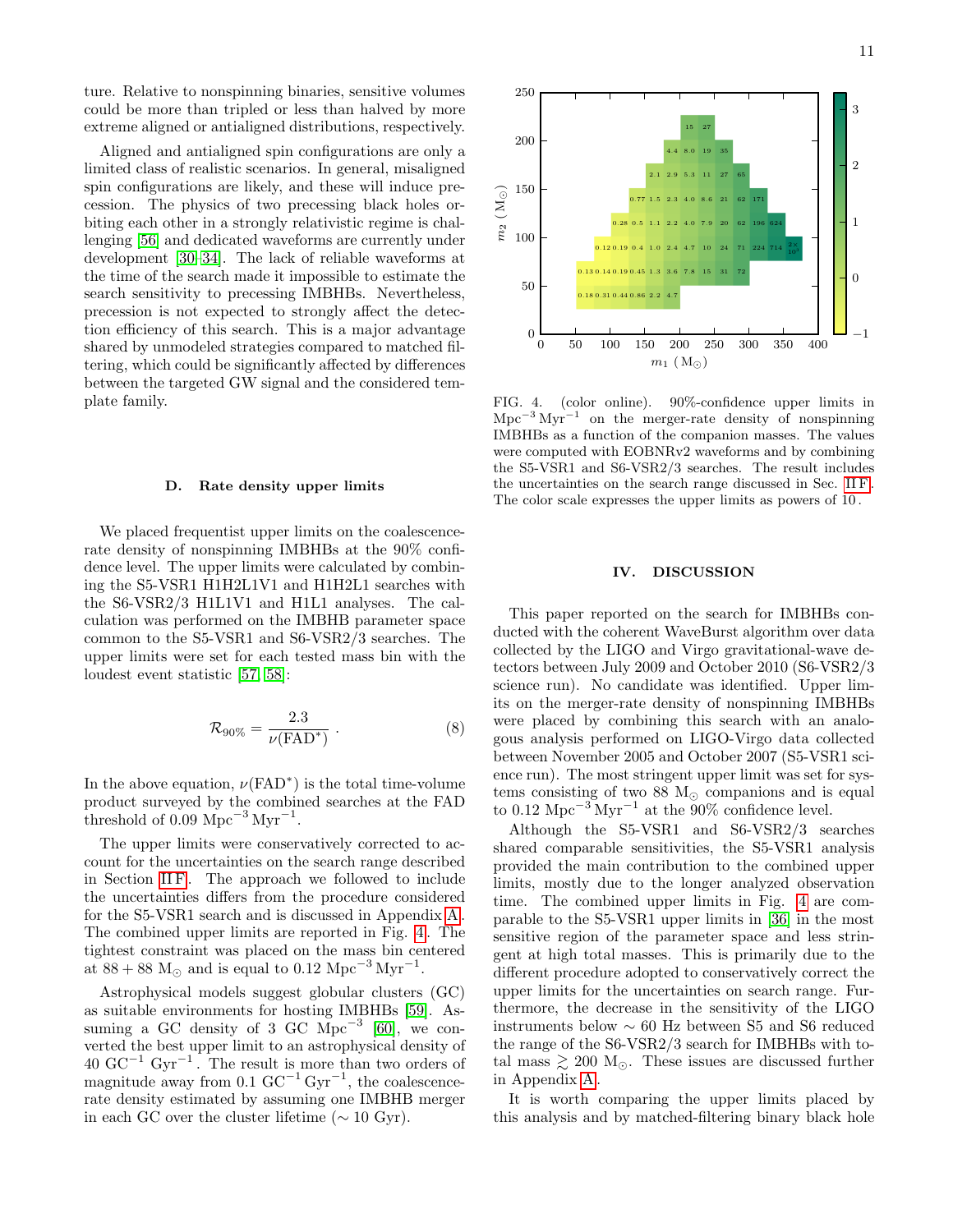searches conducted on the same data. Due to the complementary total-mass ranges investigated with templatebased methods using full inspiral-merger-ringdown waveforms and the unmodeled search described here (below and above 100  $M_{\odot}$ , respectively), we compare the results set for systems consisting of two 50  $M_{\odot}$  nonspinning companions. The upper limit reported in this paper, 0.13 Mpc−<sup>3</sup> Myr−<sup>1</sup> , is less stringent than the one offered by the template-based analysis,  $0.07 \text{ Mpc}^{-3} \text{ Myr}^{-1}$  [\[25\]](#page-13-26). This reflects the increasing power of matched-filtering approaches to distinguish genuine GWs from noise when multiple cycles of the waveform are present over a broad frequency band. However, the comparison must be done with caution due to a number of differences between the two analyses, primarily the statistical approach to computing upper limits and the handling of uncertainties. Finally, the analysis presented here searches over a wider parameter space and is more robust against unmodeled features, such as those arising from strongly precessing signals, which are more likely to be rejected by the matched-filtering search.

Although the combined upper limits presented in this paper do not challenge astrophysical models, the results we report are currently the best constraint on the IMBHB merger-rate density based on direct measurements. Furthermore, the S5-VSR1 and S6-VSR2/3 analyses provide a major benchmark for the IMBHB searches which will be conducted with the second-generation ground-based interferometric detectors.

The second-generation detectors are the upgraded LIGO and Virgo observatories and the comparably sensitive KAGRA interferometer [\[61–](#page-14-15)[63\]](#page-14-16). This advanced class of detectors, which will come online in a few years, is expected to significantly increase the sensitivity achieved during the past science runs and to extend the lowerfrequency end of the detector bandwidth from ∼ 40 Hz down to  $\sim$  10 Hz [\[64\]](#page-14-17). Simulation studies suggest that coherent WaveBurst analyses conducted with networks of second-generation detectors could be sensitive to IMBHB mergers up to the Gpc scale within the total-mass spectrum below  $\sim 1000 \; \text{M}_\odot$  [\[65\]](#page-14-18). Thus, second-generation detectors may commence the era of IMBHB astronomy.

### V. ACKNOWLEDGMENTS

The authors gratefully acknowledge the support of the United States National Science Foundation for the construction and operation of the LIGO Laboratory, the Science and Technology Facilities Council of the United Kingdom, the Max-Planck-Society, and the State of Niedersachsen/Germany for support of the construction and operation of the GEO600 detector, and the Italian Istituto Nazionale di Fisica Nucleare and the French Centre National de la Recherche Scientifique for the construction and operation of the Virgo detector. The authors also gratefully acknowledge the support of the research by these agencies and by the Australian Research Council, the International Science Linkages program of the Commonwealth of Australia, the Council of Scientific and Industrial Research of India, the Istituto Nazionale di Fisica Nucleare of Italy, the Spanish Ministerio de Economía y Competitividad, the Conselleria d'Economia Hisenda i Innovació of the Govern de les Illes Balears, the Foundation for Fundamental Research on Matter supported by the Netherlands Organisation for Scientific Research, the Polish Ministry of Science and Higher Education, the FOCUS Programme of Foundation for Polish Science, the Royal Society, the Scottish Funding Council, the Scottish Universities Physics Alliance, the National Aeronautics and Space Administration, OTKA of Hungary, the Lyon Institute of Origins (LIO), the National Research Foundation of Korea, Industry Canada and the Province of Ontario through the Ministry of Economic Development and Innovation, the National Science and Engineering Research Council Canada, the Carnegie Trust, the Leverhulme Trust, the David and Lucile Packard Foundation, the Research Corporation, and the Alfred P. Sloan Foundation. This document was assigned the LIGO number LIGO-P1300158.

## <span id="page-11-0"></span>Appendix A: THE S5-VSR1 AND S6-VSR2/3 UPPER LIMITS

The upper limits in Figure [4](#page-10-2) were calculated by combining the constraints set on S5-VSR1 and S6-VSR2/3 data. The S5-VSR1 and S6-VSR2/3 upper limits were computed by combining the H1H2L1V1 and H1H2L1 analyses and the H1L1V1 and H1L1 searches, respectively. The S5-VSR1 and S6-VSR2/3 upper limits were both set with Eq. [\(8\)](#page-10-3) and via simulation studies conducted with EOBNRv2 waveforms.

The S5-VSR1 and S6-VSR2/3 upper limits, calculated without accounting for the uncertainties on the search range discussed in Sec. IIF, are shown in Fig. [5](#page-12-0). The S5-VSR2 upper limits are more stringent than the S6-VSR2/3 result over the whole investigated parameter space. This was mostly due to the longer observation time analyzed by the S5-VSR1 search compared to the S6-VSR2/3 analysis ( $\sim 0.82$  and  $\sim 0.33$  yr, respec-tively [see [\[36\]](#page-13-18) and Table [I](#page-5-2)]), the main origin of this difference relying on the longer duration of the S5-VSR1 science run. Aside from the shorter observation time, the lower relevance of the S6-VSR2/3 search was also due to the fact that, during the S6a-VSR2 and S6b-VSR2 epochs, i.e., during more than half of the accumulated H1L1V1 observation time, the threefold configuration showed lower sensitivity compared to S6d-VSR3. This limited the time-volume product  $\nu$  collected by the H1L1V1 network. Above  $\sim 200 \, \text{M}_{\odot}$ , the larger discrepancy between the S5-VSR1 and S6-VSR2/3 measures originated also from the hardware components installed at the LIGO facilities after the end of the S5 run [\[66\]](#page-14-19). The new components increased the LIGO sensitivity over most of the sensitive band, but also introduced extra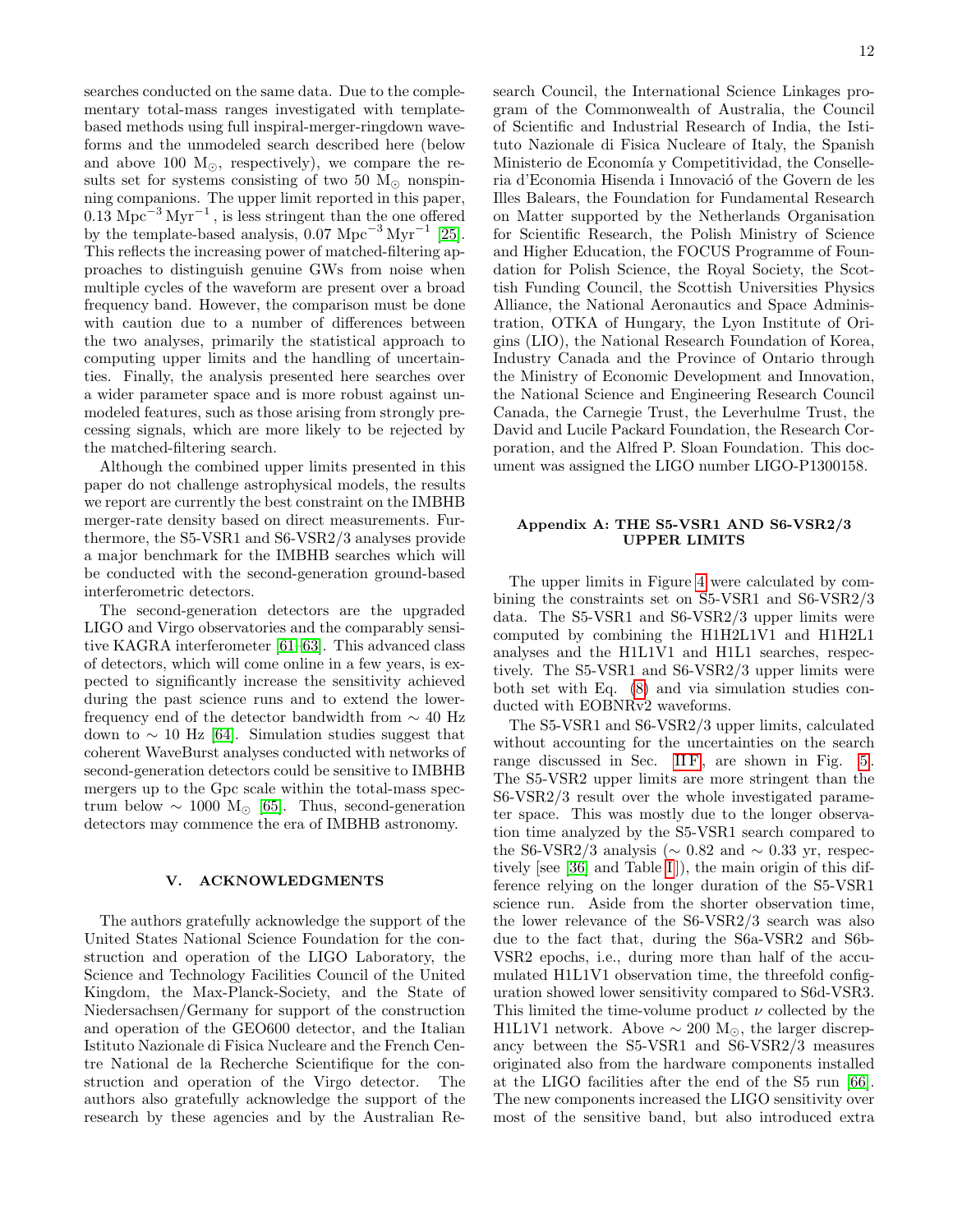

<span id="page-12-0"></span>FIG. 5. (color online). (a) S5-VSR1 upper limits in Mpc<sup>-3</sup> Myr<sup>-1</sup> on the merger-rate density of nonspinning IMBHBs as a function of the companion masses. (b) S6-VSR2/3 upper limits in Mpc<sup>-3</sup> Myr<sup>-1</sup> on the merger-rate density of nonspinning IMBHBs as a function of the companion masses. The upper limits were calculated with EOBNRv2 waveforms and were not corrected to account for the uncertainties on the search range. The color scale expresses the upper limits as powers of 10 .



<span id="page-12-1"></span>FIG. 6. (color online). (a) S5-VSR1 upper limits in Mpc<sup>-3</sup> Myr<sup>-1</sup> on the merger-rate density of nonspinning IMBHBs as a function of the companion masses. (b) S6-VSR2/3 upper limits in Mpc<sup>-3</sup> Myr<sup>-1</sup> on the merger-rate density of nonspinning IMBHBs as a function of the companion masses. The upper limits were calculated with EOBNRv2 waveforms and were corrected to account for the uncertainties on the search range. The color scale expresses the upper limits as powers of 10 .

noise sources at frequencies below ∼ 60 Hz.

To calculate conservative, combined upper limits, the S5-VSR1 and S6-VSR2/3 constraints were corrected for the uncertainties on the search range as follows. Hereafter, we will denote the search range with  $R_{\text{eff}}$  (for "effective radius," consistently with the notation used in [\[36\]](#page-13-18)) and a tilde will denote the observables rescaled to account for the uncertainties.

computed by rescaling the  $R_{\text{eff}}$  by the overall uncertainty, equal to 20% [\[36\]](#page-13-18). The overall S5-VSR1 uncertainty was calculated by summing in quadrature the calibration, waveform and statistical uncertainties. The S6-VSR2/3  $R_{\text{eff}}$  were adjusted to account for the waveform systematics as outlined in Sec. [II F](#page-7-3) , and subsequently rescaled by the sum in quadrature of the calibration and statistical uncertainties.

First, the  $\tilde{R}_{\text{eff}}$  were calculated. The S5-VSR1  $\tilde{R}_{\text{eff}}$  were

Second, the S5-VSR1 and S6-VSR2/3  $\tilde{V}_{\mathrm{vis}}$  and  $\tilde{\nu}$  were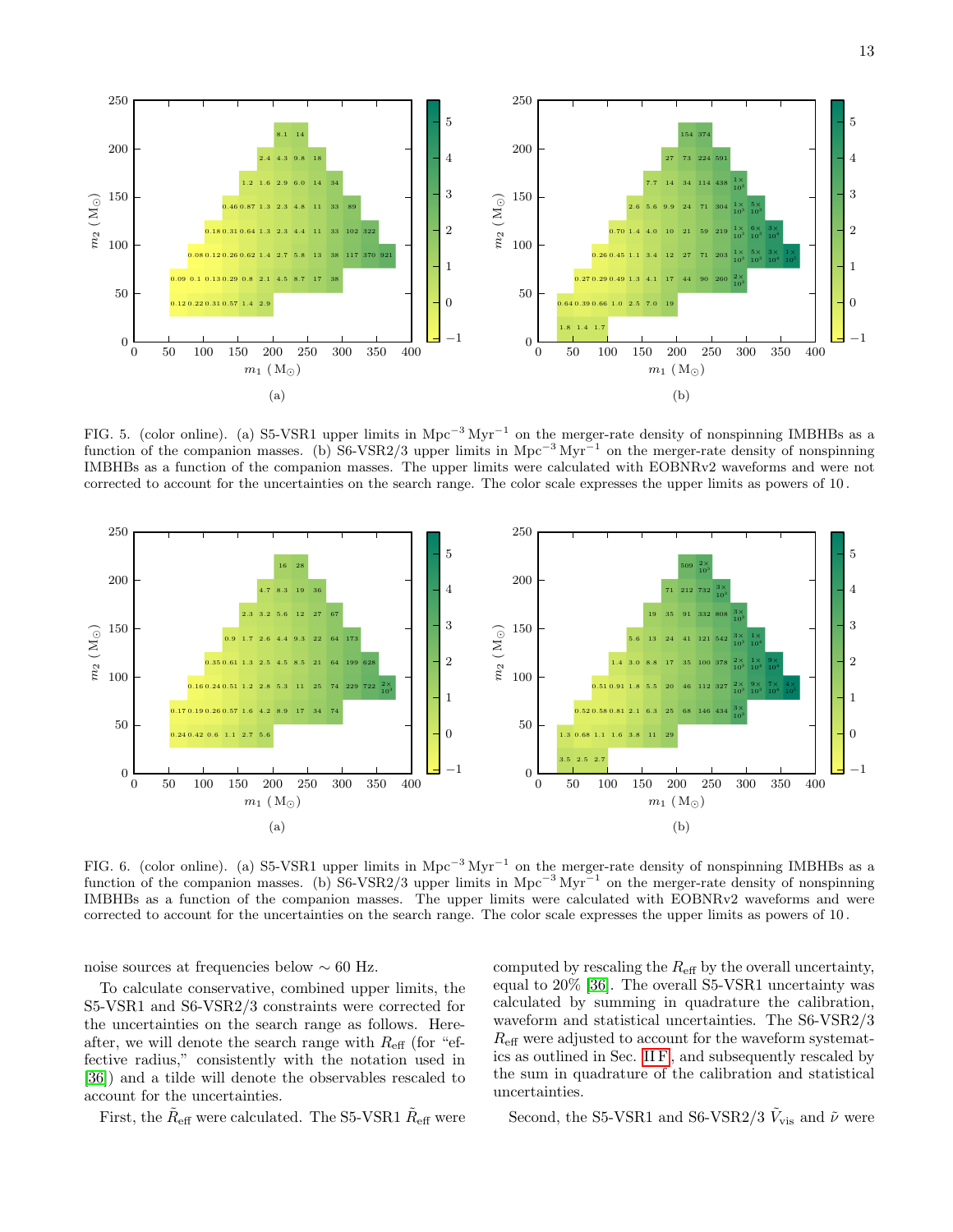calculated, starting from the  $\tilde{R}_{\text{eff}}$ . The associated upper limits, corrected for the uncertainties on  $R_{\text{eff}}$ , were finally computed as

$$
\tilde{\mathcal{R}}_{90\%} = \frac{2.3}{\tilde{\nu}(\text{FAD}^*)} \ . \tag{A1}
$$

Here  $FAD^*$  is the FAD threshold at which the S5-VSR1 and S6-VSR2/3 searches have been compared and com-bined (see Sec. [III A](#page-7-4)).

The separate S5-VSR1 and S6-VSR2/3  $\tilde{\mathcal{R}}_{90\%}$  are shown in Fig.  $6$ . Comparing the S5-VSR1 plot in Fig. [6](#page-12-1) to the combined upper limits reported in Fig. [4](#page-10-2) shows that the S6-VSR2/3 contribution decreased the best S5-VSR1 upper limit by  $\sim 25\%$  (from  $\sim 0.16$  to  $\sim 0.12 \text{ Mpc}^{-3} \text{Myr}^{-1}$ ).

The procedure adopted in this paper to conservatively account for the uncertainties on the search sensitivity differs from the approach followed for the S5-VSR1 analysis. For the S5-VSR1 analysis, the 20% uncertainty on  $R_{\text{eff}}$  was translated into an overall 60% uncertainty on

- <span id="page-13-0"></span>[1] M. Coleman Miller and E. J. M. Colbert, Int. J. Mod. Phys. D13, 1 (2004)
- <span id="page-13-1"></span>[2] R. P. van der Marel, in Coevolution of Black holes and Galaxies, edited by L. Ho (Cambridge University Press, Cambridge, England, 2004)
- <span id="page-13-2"></span>[3] A. Sesana, Adv. Astron. 2012, 805402 (2012)
- <span id="page-13-3"></span>[4] M. Volonteri and J. Bellovary, Rep. Prog. Phys. **75**, 124901 (2012)
- <span id="page-13-4"></span>[5] F. N. Bash et al., Astronom. J. 135, 182 (2008)
- [6] F. R. Ferraro *et al.*, Astrophys. J. **595**, 179 (2003)
- [7] K. Gebhardt et al., Astrophys. J. 634, 1093 (2005)
- [8] E. Noyola et al., Astrophys. J. 676, 1008 (2008)
- [9] M. Trenti [arXiv:astro-ph/0612040](http://arxiv.org/abs/astro-ph/0612040)
- <span id="page-13-5"></span>[10] R. van den Bosch et al., Astrophys. J. 641, 852 (2006)
- <span id="page-13-6"></span>[11] S. A. Farrell *et al.*, Nature  $460$ , 73 (2009)
- [12] S. A. Farrell *et al.*, Mon. Not. R. Astronom. Soc. 437, 1208 (2013)
- [13] P. Kaaret et al., Mon. Not. R. Astron. Soc. 351, L83 (2004)
- [14] J. J. E. Kajava and J. Poutanen, Mon. Not. R. Astron. Soc. 398, 1450 (2009)
- [15] T. E. Strohmayer and R. F. Mushotzky, Astrophys. J. 586, L61 (2003)
- [16] T. E. Strohmayer et al., Astrophys. J. 660, 580 (2007)
- <span id="page-13-7"></span>[17] K. Vierdayanti et al., Publ. Astron. Soc. Jpn. 60, 653 (2008)
- <span id="page-13-8"></span>[18] B. P. Abbott et al. (LIGO Scientific Collaboration), Rep. Prog. Phys. 72, 076901 (2009)
- <span id="page-13-9"></span>[19] T. Accadia et al. (Virgo Collaboration), JINST 7, P03012 (2012)
- <span id="page-13-10"></span>[20] B. P. Abbott et al. (LIGO Scientific Collaboration), Phys. Rev. D 79, 122001 (2009)
- [21] B. P. Abbott et al. (LIGO Scientific Collaboration), Phys. Rev. D 80, 047101 (2009)
- [22] J. Abadie et al. (LIGO Scientific Collaboration and

 $V_{\text{vis}}$ , which was included in the upper limit calculation by rescaling Eq. [\(8\)](#page-10-3) by the same amount:

$$
\tilde{\mathcal{R}}_{90\%} = 1.6 \times \frac{2.3}{\nu(\text{FAD}^*)} \ . \tag{A2}
$$

This led to a less conservative upper limit (compare the S5-VSR1 upper limits in [\[36\]](#page-13-18) to the result in Fig. [6\)](#page-12-1). In the most sensitive mass bin, the S5-VSR1 upper limit calculated with the procedure adopted in this Appendix is larger (less stringent) by  $\sim 20\%$  compared to the previous result  $(0.16 \text{ Mpc}^{-3} \text{ Myr}^{-1} \text{ rather than})$ 0.13  $\text{Mpc}^{-3} \text{ Myr}^{-1}$ ). The strategy followed for the S5-VSR1 analysis and the formalism outlined in this Appendix provide comparable results only in the case of small fractional uncertainties  $\delta$  on the  $R_{\text{eff}}$ , when  $1/(\nu(1-\delta)^3) \approx (1+3\delta)/\nu$ . Note that the ~ 20% difference between the two S5-VSR1 procedures is comparable to the ∼ 25% contribution to the combined upper limits from the S6-VSR2/3 search. Thus, in the most sensitive region of the parameter space, the combined upper limits presented in this paper are comparable to the S5-VSR1 upper limits reported in [\[36\]](#page-13-18).

Virgo Collaboration), Phys. Rev. D 82, 102001 (2010)

- [23] J. Abadie et al. (LIGO Scientific Collaboration and Virgo Collaboration), Phys. Rev. D 85, 082002 (2012)
- [24] J. Abadie et al. (LIGO Scientific Collaboration and Virgo Collaboration), Phys. Rev. D 83, 122005 (2011)
- <span id="page-13-26"></span>[25] J. Aasi et al. (LIGO Scientific Collaboration and Virgo Collaboration), Phys. Rev. D 87, 022002 (2013)
- <span id="page-13-11"></span>[26] B. P. Abbott et al. (LIGO Scientific Collaboration), Phys. Rev. D 80, 062001 (2009)
- <span id="page-13-12"></span>[27] J. Aasi et al. (LIGO Scientific Collaboration and Virgo Collaboration), Phys. Rev. D 89, 102006 (2014)
- <span id="page-13-13"></span>[28] W. G. Anderson *et al.*, Phys. Rev. D **63**, 042003 (2001)
- <span id="page-13-14"></span>[29] S. Mohapatra *et al.* [arXiv:1405.6589 \[gr-qc\]](http://arxiv.org/abs/1405.6589)
- <span id="page-13-15"></span>[30] M. Hannam [arXiv:1312.3641 \[gr-qc\]](http://arxiv.org/abs/1312.3641)
- [31] M. Hannam et al. [arXiv:1308.3271 \[gr-qc\]](http://arxiv.org/abs/1308.3271)
- [32] Y. Pan et al., Phys. Rev. D 89, 084006 (2014)
- [33] A. Taracchini et al., Phys. Rev. D 89, 061502 (2014)
- <span id="page-13-16"></span>[34] R. Sturani et al., J. Phys.: Conf. Ser. 243, 012007 (2010)
- <span id="page-13-17"></span>[35] S. Klimenko et al., Class. Quantum Grav. 25, 114029 (2008)
- <span id="page-13-18"></span>[36] J. Abadie et al. (LIGO Scientific Collaboration and Virgo Collaboration), Phys. Rev. D 85, 102004 (2012)
- <span id="page-13-19"></span>[37] J. Slutsky et al., Class. Quantum Grav. 27, 165023 (2010)
- [38] J. Aasi et al. (LIGO Scientific Collaboration and Virgo Collaboration), Class. Quantum Grav. 29, 155002 (2012)
- <span id="page-13-20"></span>[39] J. McIver, Class. Quantum Grav. 29, 124010 (2012)
- <span id="page-13-21"></span>[40] J. R. Smith et al., Class. Quantum Grav. 28, 235005 (2011)
- <span id="page-13-22"></span>[41] S. Klimenko and G. Mitselmakher, Class. Quantum Grav. 21, S1819 (2004)
- <span id="page-13-23"></span>[42] S. Klimenko et al., Phys. Rev. D **72**, 122002 (2005)
- <span id="page-13-24"></span>[43] S. Klimenko *et al.*, J. Phys.: Conf. Ser. **32**, 12 (2006)
- <span id="page-13-25"></span>[44] C. Pankow *et al.*, Class. Quantum Grav. **26**, 204004 (2009)